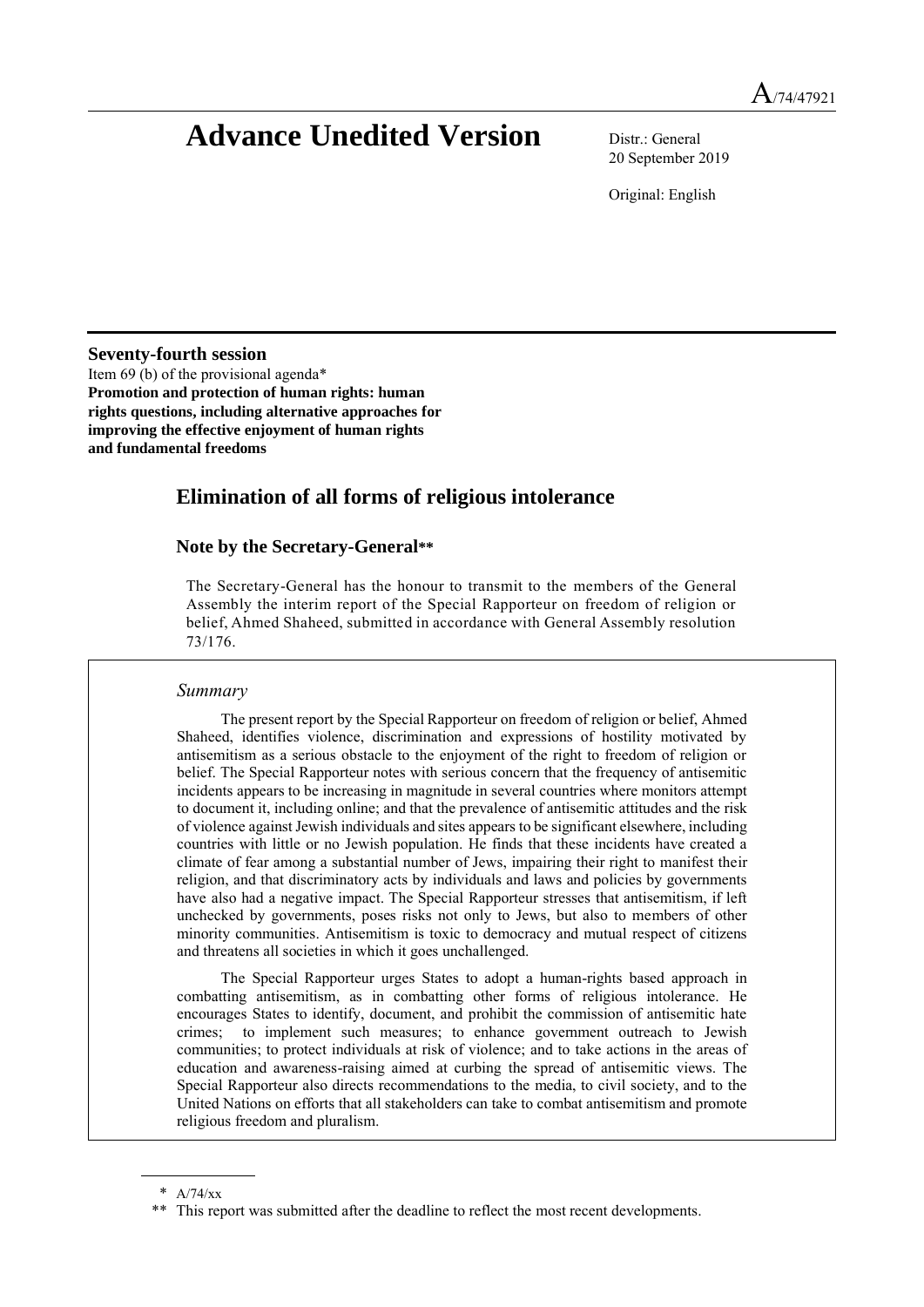# **Activities**

1. In its resolution 40/10, adopted on 21 March 2019, the Human Rights Council extended the mandate of the Special Rapporteur on freedom of religion or belief for a period of three years. The current mandate holder, Ahmed Shaheed assumed his mandate on 1 November 2016 following his appointment to the mandate by the Council during its thirtysecond session.

2. An overview of the activities of the mandate holder between 1 August 2018 and 28 February 2019 is provided in the report that he presented to the Human Rights Council at its fortieth session (A/HRC/40/58). In addition, he undertook a country mission to the Netherlands from 28 March to 5 April and to Sri Lanka from 15-26 August. The Special Rapporteur participated in workshops that examined the overlaps between freedom of religion or belief and the Sustainable Development Goals, held in Geneva and in Oslo and organized workshops in Montevideo, Buenos Aires, Tunis, Colombo and Geneva to assess the relationship between gender equality and freedom of religion or belief. He addressed the Informal Meeting of the United Nations General Assembly on Combatting Antisemitism and Other Forms of Hate, on 26 June, in New York. In July, he participated in the Global Conference on Media Freedom held in London and the Ministerial Conference on Religious Freedom held in Washington, DC.

3. The details of the consultations that he convened for the present report are listed in paragraph eight below.

# **Combatting Antisemitism to Eliminate Discrimination and Intolerance Based on Religion or Belief**

4. Amidst an apparent surge in hate motivated by religious animus worldwide, hostility, discrimination and violence motivated by antisemitism has received scant attention as a human rights issue. Overall, data collection worldwide is limited, and in many states antisemitic harassment is significantly underreported.<sup>1</sup> Nevertheless, reports of hostility, discrimination and violence motivated by antisemitism have increased in many parts of the world.<sup>2</sup> Official and non-governmental monitors worldwide recorded a significant rise in the number of antisemitic incidents in 2017 and 2018 and reports of violent manifestations of antisemitism (physical attacks, with or without weapons) increased by 13 per cent globally in 2018.<sup>3</sup> Studies also demonstrate that anxiety is high among Jewish communities in numerous jurisdictions. One survey found that 85 percent of respondents felt antisemitism was a serious problem in their country, 34 percent reported that they avoided visiting Jewish events or sites because of safety concerns, and 38 percent had considered emigrating because they did not feel safe as a Jew.<sup>4</sup> Additionally, some States impose formal barriers to the enjoyment of freedom of religion or belief by Jewish persons, including measures that prohibit the donning of religious attire or impose, though not necessarily for antisemitic motivations, limits on the religious rite of male circumcision and restrictions on kosher slaughter practices.

5. Antisemitism, expressed through acts of discrimination, intolerance or violence towards Jews violates a number of human rights including the right to freedom of religion or belief. Attacks on synagogues, schools, and the desecration of Jewish cemeteries, for example, are explicit infringements that interfere with the concrete realities and practices of an individual's religious life. Likewise, acts engendered by antisemitism which result in social exclusion and harassment of Jews can violate the right to freedom of religion or

<sup>1</sup> Consultations with Jewish communities conducted by the Special Rapporteur.

<sup>2</sup> See [http://www.kantorcenter.tau.ac.il/sites/default/files/Antisemitism%20Worldwide%202018.pdf.](http://www.kantorcenter.tau.ac.il/sites/default/files/Antisemitism%20Worldwide%202018.pdf)

<sup>3</sup> See [http://www.kantorcenter.tau.ac.il/sites/default/files/Antisemitism%20Worldwide%202018.pdf.](http://www.kantorcenter.tau.ac.il/sites/default/files/Antisemitism%20Worldwide%202018.pdf)

<sup>4</sup> EU Fundamental Rights Agency, Experiences and perceptions of antisemitism - Second survey on discrimination and hate crime against Jews in the EU[, https://fra.europa.eu/en/publication/2018/2nd](https://fra.europa.eu/en/publication/2018/2nd-survey-discrimination-hate-crime-against-jews)[survey-discrimination-hate-crime-against-jews](https://fra.europa.eu/en/publication/2018/2nd-survey-discrimination-hate-crime-against-jews) (FRA survey), p. 16.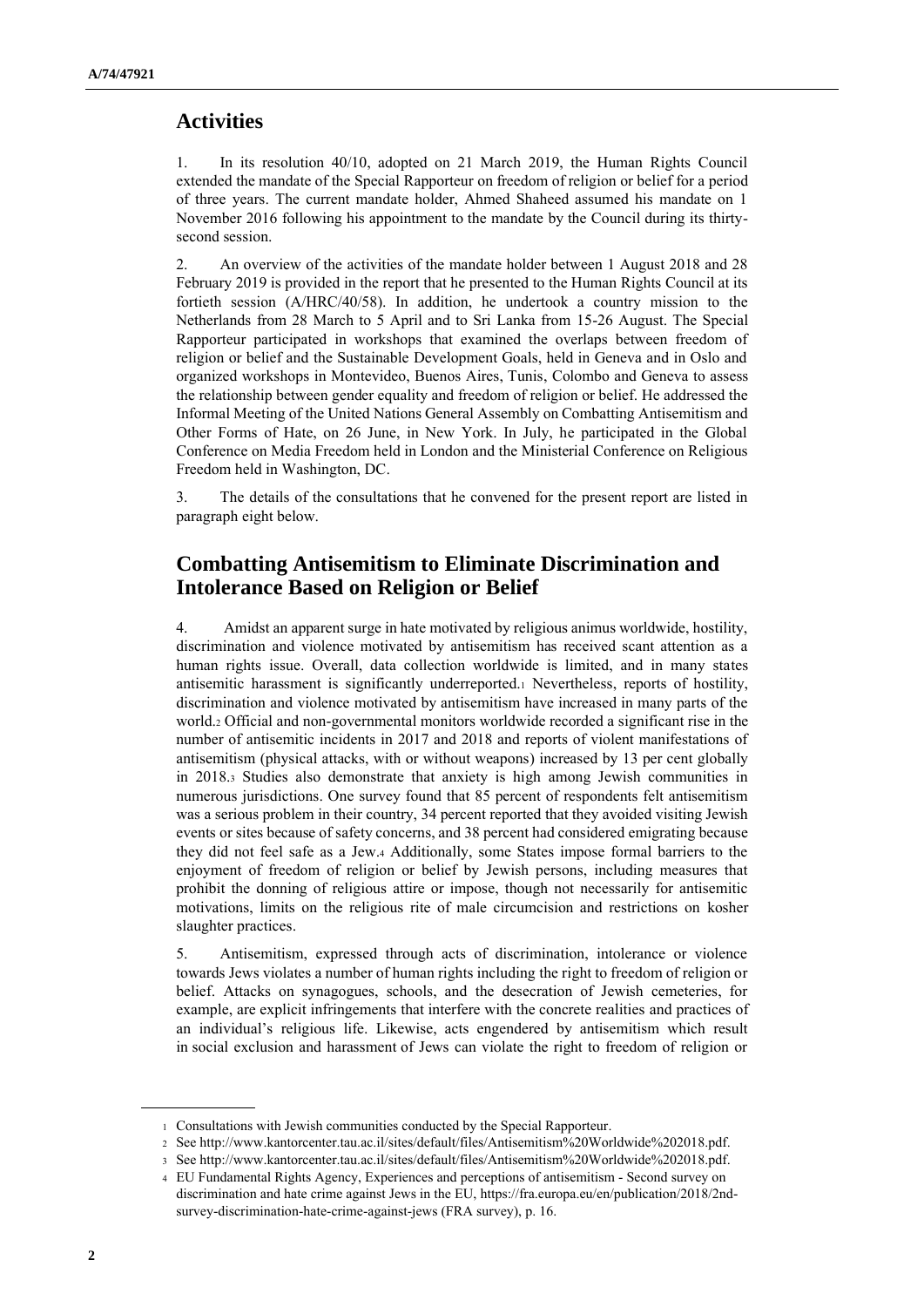belief, in particular the right to be free from discrimination and intolerance on the basis of one's religion (or perceived religion).

6. The Special Rapporteur is mandated by Human Rights Council resolution  $6/37 \times 10^{-10}$ identify existing and emerging obstacles to the enjoyment of the right to freedom of religion or belief and to examine incidents and governmental actions that are incompatible with the provisions of the UN Declaration on the Elimination of All Forms of Intolerance and of Discrimination Based on Religion or Belief.<sup>6</sup> The right to freedom of religion or belief includes the right of individuals to practice and profess a religion or belief and the right to be free from discrimination by reason of identification (real or imaginary) with groups defined by reference to religion (or absence of religion).<sup>7</sup>

7. This report explores the global phenomenon of antisemitism – prejudice against, or hatred of, Jews and its impact on the right to freedom of religion or belief of Jewish individuals and communities worldwide. The report calls attention to the pernicious impediment antisemitism poses to the human rights of not just Jewish individuals, but to the rights of all in societies in which this insidious hatred is unaddressed. As UN Secretary-General, Antonio Guterres, remarked, "…anti-Semitism is not a problem for the Jewish community alone". It threatens "all people's human rights" and "where there is anti-Semitism, there are likely to be other discriminatory ideologies and forms of bias.8 The report further highlights government restrictions which may undermine the right of Jewish persons to freedom of religion or belief, documents incidents and trends related to antisemitic violence, and explores the drivers of antisemitism along with the promulgation of antisemitic attitudes, online and off-line, that engender these acts. The Special Rapporteur concludes by identifying how various manifestations of antisemitism infringe upon the right to freedom of religion or belief, including intolerance and discrimination, and recommends that States take urgent steps using a human rights-based approach to address both the root causes and impacts of this global phenomenon.

# **I. Methodology**

8. Information for this report was primarily gathered from victims of antisemitic acts; representatives and religious leaders of Jewish communities; rights monitors and advocates; along with academics, legal experts and security officials in nine countries through a series of consultations in Buenos Aires, Argentina; Ottawa and Toronto, Canada; Paris, France; Vienna, Austria; Budapest, Hungary; Oslo, Norway, The Hague and Rotterdam, The Netherlands; New York, United States; and in London, United Kingdom from 28 March – 27 June 2019. Participants in an initial meeting held in Geneva in May 2018 included a representative of the OSCE Office for Democratic Institutions and Human Rights, the Personal Representative of the Chairperson-in-Office of the Organization for Security and Cooperation in Europe (OSCE) on Combating Anti-Semitism, the European Commission Coordinator on Combating Antisemitism, the United Nations High Commissioner for Human Rights and representatives of the Office of the High Commissioner for Human Rights. The Special Rapporteur also gathered information from representatives of Jewish communities and institutions located in Australia, Bosnia and Herzegovina, Chile, Colombia, Egypt, Iraq, Indonesia, Mexico, Myanmar, and Tunisia that participated in a series of meetings held in Washington, D.C. United States.<sup>9</sup>

<sup>5</sup> A/RES/HRC/6/37.

<sup>6</sup> A/RES/36/55.

<sup>7</sup> A/RES/36/55, Article 2.

<sup>8</sup> [https://www.un.org/sg/en/content/sg/statement/2018-09-26/secretary-generals-remarks-high-level](https://www.un.org/sg/en/content/sg/statement/2018-09-26/secretary-generals-remarks-high-level-event-power-education)[event-power-education.](https://www.un.org/sg/en/content/sg/statement/2018-09-26/secretary-generals-remarks-high-level-event-power-education)

<sup>9</sup> These consultations were organised with the cooperation of the Office of the High Commissioner for Human Rights, Ralph Bunche Institute, UNESCO, the Centre for Israel and Jewish Affairs, Jacob Blaustein Institute for the Advancement of Human Rights, World Jewish Congress, European Jewish Congress, the UK All Party Group on Antisemitism, the Government of Canada, and the Government of Norway.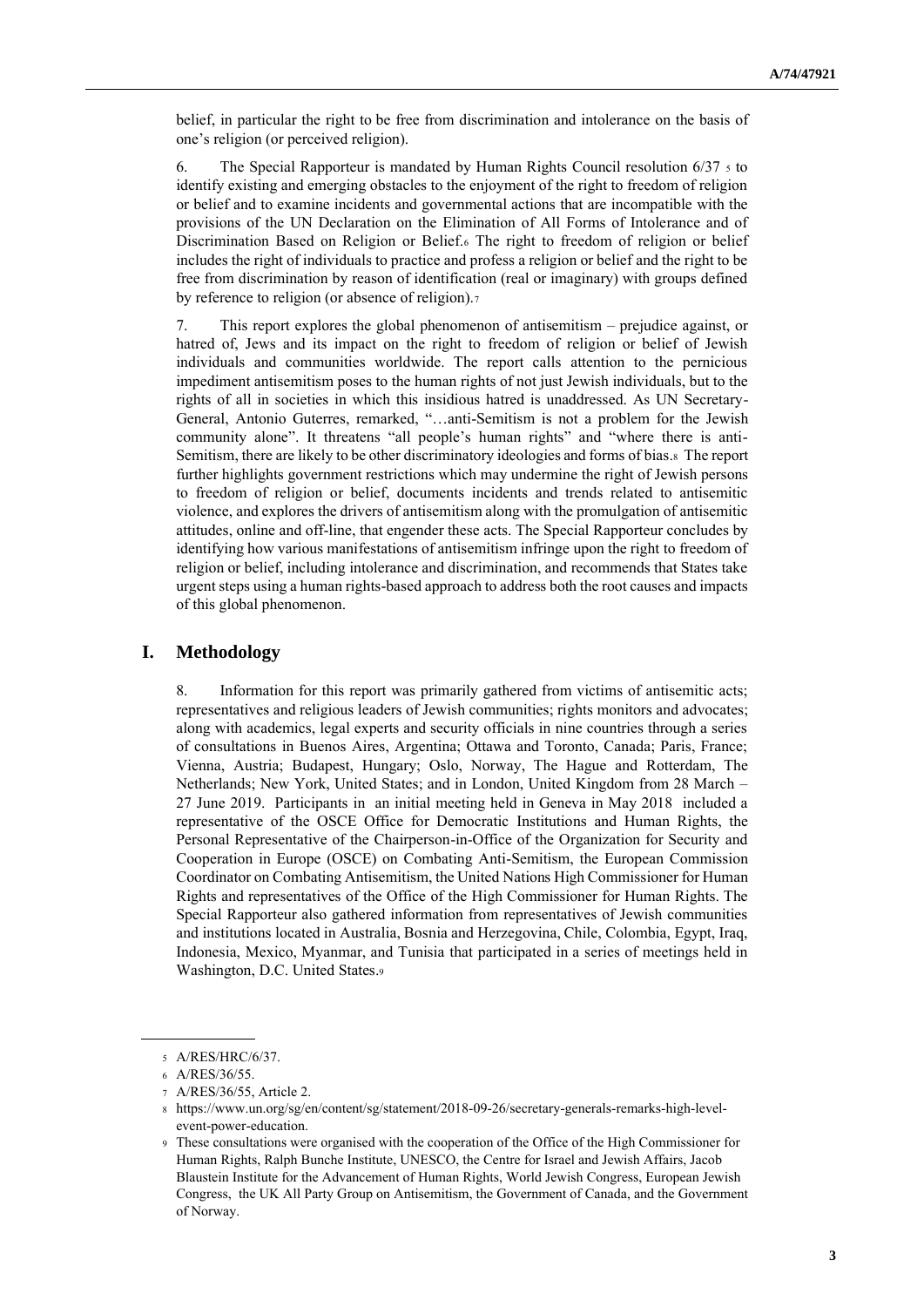9. The Special Rapporteur invited civil society and other stakeholders to submit information about laws and policies affecting the right to freedom of religion or belief of Jews along with information about civil society and government responses to those in incidents in their respective countries.10 Dozens of reports and studies produced by monitors, researchers, and rights organizations actors, many of them referenced in the present report, were also reviewed.

10. Finally, nineteen states responded to a series of questions circulated by the Special Rapporteur on 4 March 2019 to all UN member states. The survey inquired about legal protections for the right to freedom of religion or belief for Jewish persons; about measures for identifying, monitoring and responding to incidents that constitute incitement to, or perpetuation of acts of discrimination, hostility or violence against Jewish persons; and about best practices for combatting antisemitism in their countries.

# **II. Key Findings**

11. The Jewish population was estimated to be 14,606,000 worldwide in 2018, with 15 countries in the Americas, Western and Eastern Europe being home to the largest populations outside of Israel. It is estimated that almost forty-five per cent (approximately 6,469,800 persons) are located in the Americas, the vast majority of whom reside in the United States of America, where they make up two percent of the total population, and approximately  $390,000$  of whom reside in Canada.11 Some 1,015,000 Jews (6.9 percent of the world's Jewry) live in Western European countries. There are approximately 320,000 Jews in Eastern Europe,  $12$  and approximately 200,000 Jews in the Asia-Pacific & Oceania regions,  $13$  where the largest populations reside in Australia  $(91,000)$ ,  $_{14}$  Iran  $(10,000)$ <sub>15</sub> and New Zealand (7,000).<sup>16</sup> There are also approximately 7,179,400 Jews in the Middle East and North Africa, the vast majority of whom live in Israel,<sup>17</sup> and approximately 70,000 Jews live in South Africa.<sup>18</sup>

12. Aptly coined, 'the oldest hatred', prejudice against or hatred of Jews, known as antisemitism, draws on various theories and conspiracies, articulated through myriad tropes and stereotypes, and manifested in manifold ways; even in places where few or no Jewish persons live. This includes ancient narratives promoted by religious doctrine and pseudoscientific theories offered in the latter half of the second millennium to legitimize bigotry, discrimination and genocide of Jews. More contemporary forms of antisemitism employ narratives about the role of Jews in society –– frequently informing or intersecting with other forms of bigotry, misogyny, and discrimination.

#### **A. Historical narratives and tropes**

13. Some of the oldest antisemitic narratives can be traced back to theologies that attributed collective guilt for the murder of Jesus to Jews–– treating them as "malicious" and "evil". Such tropes, which identify Jews as descendants of Judas or Satan and depict them as "cunning, controlling, and powerful", have been promoted through religious teachings, depicted in art and have sometimes motivated contemporary antisemitic acts. Other tropes reflect contempt for the Jewish religion, including the recurring false allegation that Jews

<sup>10</sup> [https://www.ohchr.org/EN/Issues/FreedomReligion/Pages/ReportSRtotheGeneralAssembly.aspx.](https://www.ohchr.org/EN/Issues/FreedomReligion/Pages/ReportSRtotheGeneralAssembly.aspx)

<sup>11</sup> [https://www.jewishvirtuallibrary.org/jewish-population-of-the-world.](https://www.jewishvirtuallibrary.org/jewish-population-of-the-world)

<sup>12</sup> Countries included Albania, Belarus, Bosnia-Herzegovina, Estonia, Greece, Hungary, Latvia, Lithuania, North Macedonia, Moldova, Montenegro, Poland, Romania, Russian Federation, Serbia Slovakia, Slovenia and Ukraine.

<sup>13</sup> [https://www.pewforum.org/2012/12/18/global-religious-landscape-jew/.](https://www.pewforum.org/2012/12/18/global-religious-landscape-jew/)

<sup>14</sup> [http://data.un.org/Data.aspx?d=POP&f=tableCode%3A28.](http://data.un.org/Data.aspx?d=POP&f=tableCode%3A28)

<sup>15</sup> [http://data.un.org/Data.aspx?d=POP&f=tableCode%3A28.](http://data.un.org/Data.aspx?d=POP&f=tableCode%3A28)

<sup>16</sup> [http://data.un.org/Data.aspx?d=POP&f=tableCode%3A28.](http://data.un.org/Data.aspx?d=POP&f=tableCode%3A28)

<sup>17</sup> Countries surveyed: Algeria, Bahrain, Djibouti, Egypt, Iran, Iraq, Israel, Jordan, Kuwait, Lebanon, Libya, Morocco, Oman, Qatar, Saudi Arabia, Syria, Tunisia, Turkey, UAE, and Yemen.

<sup>18</sup> [http://data.un.org/Data.aspx?d=POP&f=tableCode%3A28.](http://data.un.org/Data.aspx?d=POP&f=tableCode%3A28)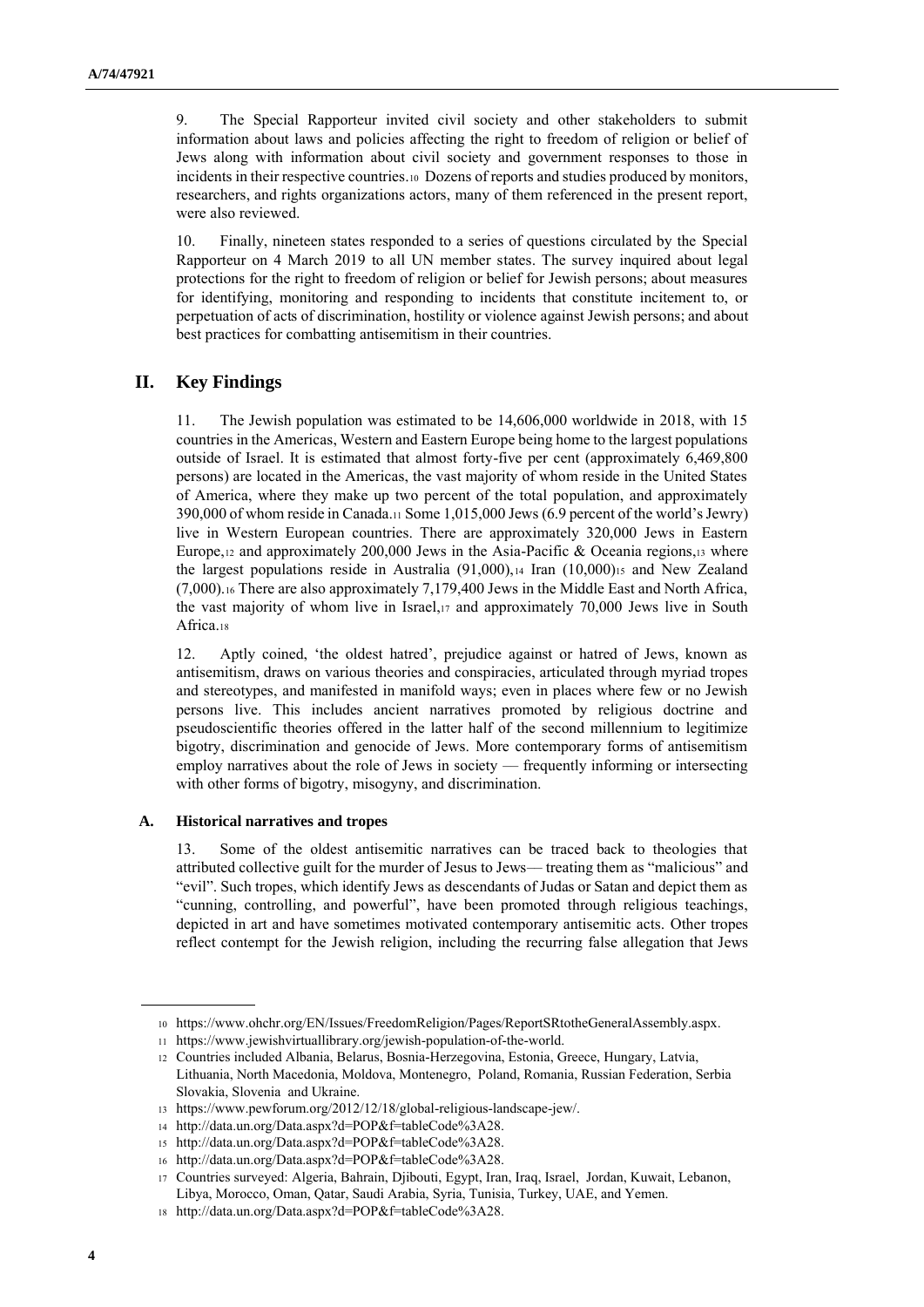engage in the ritual murder of non-Jews (the "blood libel"), continue to pervade contemporary discourse.<sup>19</sup>

14. Antisemitism is also often expressed in racialized terms; characterizing Jewish people as sub-humans that must be excluded from 'normal' human civilization. This pseudoscientific approach was used to justify the persecution of Jews in Nazi Germany, while antisemitic expressions of Holocaust denial seek to repudiate or minimize the harrowing historical facts of the systematic murder of six million Jews.

15. Assertions that Jews are a "wandering" people without a land or nation, whose members conspire to advance their collective interests to the detriment of their 'host' countries, or that Jews constitute a "powerful, global cabal" that manipulates governments, the media, banks, the entertainment industry and other institutions for malevolent purposes, are also expressions of antisemitic attitudes. Many of these negative stereotypes were promulgated in The Protocols of the Elders of Zion, a discredited forgery widely disseminated in the Middle East alleging a secret Jewish plan for world domination, written in the late nineteenth century. These stereotypes often underpin modern conspiracy theories attributing responsibility to Jews for everything from immigration to terrorist attacks.

#### **B. Trends in contemporary rhetoric**

The Special Rapporteur is alarmed by the growing use of antisemitic tropes by white supremacists including neo-Nazis and members of radical Islamist groups in slogans, images, stereotypes and conspiracy theories meant to incite and justify hostility, discrimination and violence against Jews.

17. The Special Rapporteur also takes note of numerous reports of an increase in many countries of what is sometimes called 'left-wing' antisemitism, in which individuals claiming to hold anti-racist and anti-imperialist views employ antisemitic narratives or tropes in the course of expressing anger at policies or practices of the Government of Israel. In some cases, individuals expressing such views have engaged in Holocaust denial; in others, they have conflated Zionism, the self-determination movement of the Jewish people, with racism; claimed Israel does not have a right to exist; and accused those expressing concern over antisemitism as acting in bad faith. He emphasizes that it is never acceptable to render Jews as proxies for the Government of Israel. He further recalls that Secretary-General Guterres has characterized "attempts to delegitimize the right of Israel to exist, including calls for its destruction" as a contemporary manifestation of antisemitism.<sup>20</sup>

18. The Special Rapporteur further notes claims that the objectives, activities and effects of the Boycott Divestment Sanctions (BDS) movement are fundamentally antisemitic.<sup>21</sup> The movement promotes boycotts and stockholder divestment initiatives against Israeli or international corporations and institutions that BDS supporters maintain are 'complicit' in violations of the human rights of Palestinians by the Government of Israel. Critics of BDS assert that the architects of the campaign have indicated that one of its core aims is to bring about the end of the State of Israel and further allege that some individuals have employed antisemitic narratives, conspiracies and tropes in the course of expressing support for the BDS campaign. The Special Rapporteur notes that these allegations are rejected by the BDS movement, including by one of its principal actors, who asserted that the movement is "inspired by the South African anti-apartheid and U.S. Civil Rights movements;"<sup>22</sup> maintained that they oppose all forms of racism and that they take steps against those who use antisemitic tropes in the campaign, and stressed that they employ "nonviolent measures

<sup>19</sup> See, e.g., Mark Weitzman, Antisemitism: A Historical Survey [http://www.museumoftolerance.com/education/teacher-resources/holocaust-resources/antisemitism-a](http://www.museumoftolerance.com/education/teacher-resources/holocaust-resources/antisemitism-a-historical-survey.html)[historical-survey.html.](http://www.museumoftolerance.com/education/teacher-resources/holocaust-resources/antisemitism-a-historical-survey.html)

<sup>20</sup> Se[e https://www.un.org/sg/en/content/sg/statement/2018-09-26/secretary-generals-remarks-high](https://www.un.org/sg/en/content/sg/statement/2018-09-26/secretary-generals-remarks-high-level-event-power-education)[level-event-power-education.](https://www.un.org/sg/en/content/sg/statement/2018-09-26/secretary-generals-remarks-high-level-event-power-education)

<sup>21</sup> See*,* e.g., ["https://www.nytimes.com/2019/07/27/world/middleeast/bds-israel-boycott](https://www.nytimes.com/2019/07/27/world/middleeast/bds-israel-boycott-antisemitic.html)[antisemitic.html"](https://www.nytimes.com/2019/07/27/world/middleeast/bds-israel-boycott-antisemitic.html).

<sup>22</sup> Information gathered from responses by the Palestinian BDS National Committee (BNC) to questions raised by the UN Special Rapporteur on freedom of religion or belief, 15 July 2019.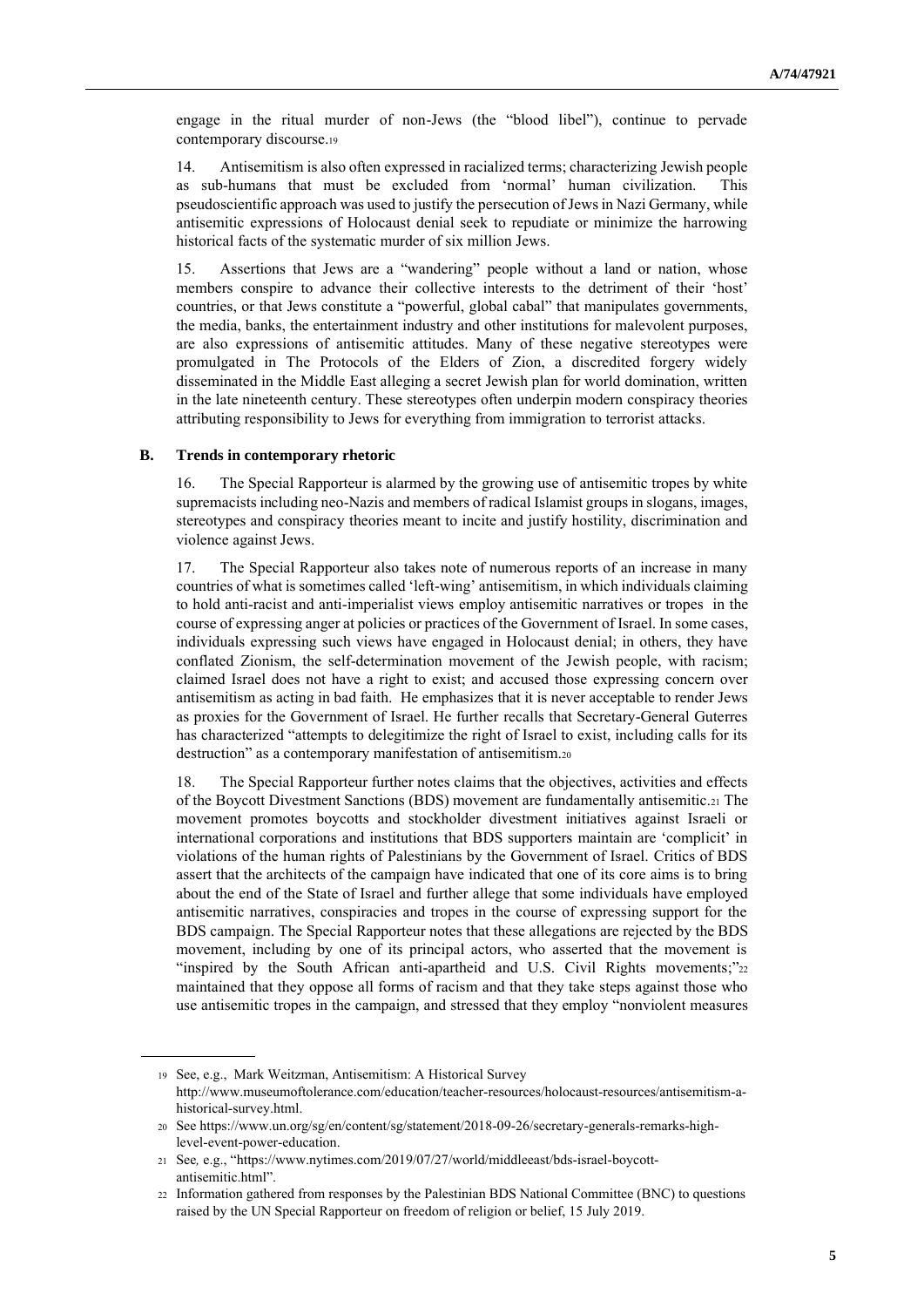to bring about Israel's compliance with its obligations under international law."23 Concern about the adoption of laws that penalize support for the BDS movement, including the negative impact of such laws on efforts to combat antisemitism have also been communicated to the Special Rapporteur. He recalls that international law recognizes boycotts as constituting legitimate forms of political expression, and that non-violent expressions of support for boycotts are, as a general matter, legitimate speech that should be protected. However, he stresses that expression which draws upon antisemitic tropes or stereotypes, rejects the right of Israel to exist, or advocates discrimination against Jewish individuals because of their religion should be condemned.

### **C. Regional Trends**

19. Public attitudes towards Jews vary across the world. In eastern European countries, for example, biased attitudes among the general public towards Jews are apparently prevalent. One study revealed that 55.98 percent of Poles surveyed reported that they would not accept a Jew as a family member,<sup>24</sup> and some 42 percent of Hungarians polled said they thought Jews held too much sway over the worlds of finance and international affairs.<sup>25</sup> In Poland, recently, an effigy of Judas depicted as a caricature of a hooked-nose Jew, was beaten, beheaded, burned, and drowned as part of a revived Easter holiday ritual.<sup>26</sup>

20. Experts and monitors reported that the proliferation and gains in political prominence made by Neo-Nazi, right-wing political parties, are the source of a preponderance of antisemitic incidents in that part of the world.27Political parties, including Jobbik in Hungary, they report, offer hate-filled antisemitic, discourses varnished over with appeals to 'nationalism'.<sup>28</sup> Such appeals offer classic narratives and tropes that characterize Jews as 'powerful conspirators' to their audiences in order to scapegoat them, immigrants, Muslims or Roma –– depending on the context –– for the economic insecurities being experienced in those countries.

21. Jews in Poland are subject to narratives meant to humiliate and demean them, along with institutional measures reportedly meant to disavow aspects of the country's Holocaust history and to limit expression. In 2018, for example, an Amendment to the Act on the Institute of National Remembrance was signed into law by Polish President Andrzej Duda. It criminalized false public statements that ascribe to the Polish nation collective responsibility in Holocaust-related crimes, crimes against peace, crimes against humanity, or war crimes, or which "grossly reduce the responsibility of the actual perpetrators". The legislation was amended four months later, and a joint Israel-Poland statement condemning both antisemitism and anti-Polish sentiment was issued.<sup>29</sup> Ukraine also adopted a legal prohibition on criticism of the 'Organization of Ukrainian Nationalists (OUN-UPA), a group which collaborated with the Nazis and took part in ethnic cleansing including the Lviv Jewish pogrom and the Volyn massacre.<sup>30</sup>

22. Media reports suggest that links between American and European neo-Nazis are strong and growing stronger.<sup>31</sup> Sources in some countries also raised concern about the increasing prevalence of antisemitic rhetoric that appears to be pervading evermore febrile

<sup>23</sup> *Ibid.*

<sup>24</sup> See, [http://forward.com/news/world/360967/anti-semitism-spikes-in-poland-stoked-by-populist](http://forward.com/news/world/360967/anti-semitism-spikes-in-poland-stoked-by-populist-surge-against-refugees/)[surge-against-refugees/.](http://forward.com/news/world/360967/anti-semitism-spikes-in-poland-stoked-by-populist-surge-against-refugees/)

<sup>25</sup> [https://edition.cnn.com/interactive/2018/11/europe/antisemitism-poll-2018-intl/.](https://edition.cnn.com/interactive/2018/11/europe/antisemitism-poll-2018-intl/)

<sup>26</sup> [https://www.independent.co.uk/news/world/europe/jewish-poland-effigy-easter-ritual-burned-judas](https://www.independent.co.uk/news/world/europe/jewish-poland-effigy-easter-ritual-burned-judas-a8880801.html)[a8880801.html](https://www.independent.co.uk/news/world/europe/jewish-poland-effigy-easter-ritual-burned-judas-a8880801.html) an[d https://www.algemeiner.com/2019/04/22/polish-catholic-church-leader](https://www.algemeiner.com/2019/04/22/polish-catholic-church-leader-condemns-shocking-easter-ritual-involving-antisemitic-judas-effigy/)[condemns-shocking-easter-ritual-involving-antisemitic-judas-effigy/.](https://www.algemeiner.com/2019/04/22/polish-catholic-church-leader-condemns-shocking-easter-ritual-involving-antisemitic-judas-effigy/)

<sup>27</sup> While antisemitism is central to the ideology, neo-Nazism also embraces Islamophobia, xenophobia, racism, homophobia and discrimination against people with disabilities.

<sup>28</sup> See, e.g[. http://www.humanrightsfirst.org/sites/default/files/Jobbik-Party-Fact-Sheet-final.pdf.](http://www.humanrightsfirst.org/sites/default/files/Jobbik-Party-Fact-Sheet-final.pdf)

<sup>29</sup> https://www.smithsonianmag.com/smart-news/poland-grants-initial-approval-controversial-deathcamp-bill-180967975/.

<sup>30</sup> [https://www.osce.org/odihr/395318.](https://www.osce.org/odihr/395318)

<sup>31</sup> See, A/HRC/38/53 para 10.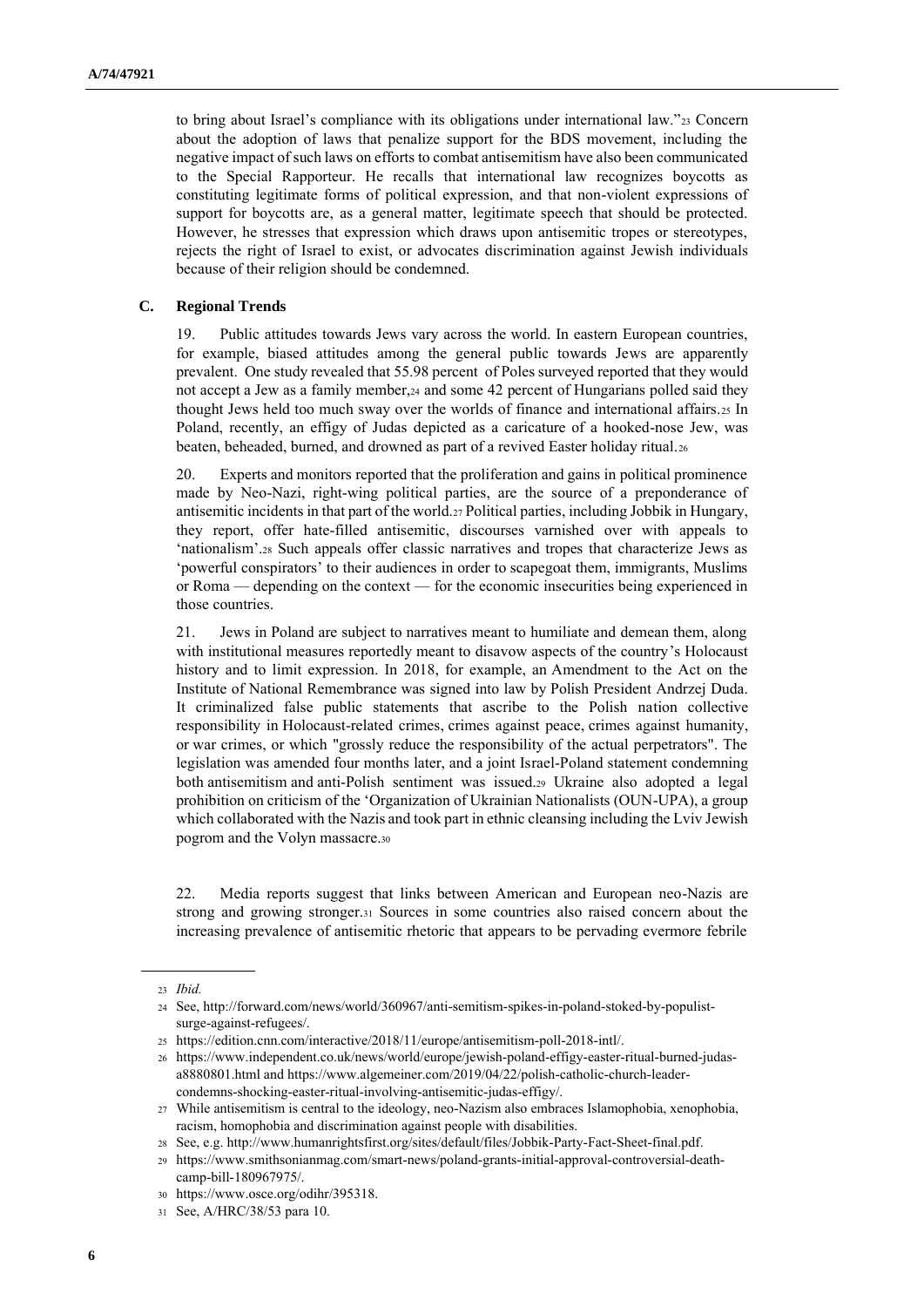political climates. In this regard, monitors, academics and researchers spoke to the challenges presented by what appears to be a resurgence of classic antisemitism in online chatter and offline political activity being advanced by right-wing supremist groups. They also expressed alarm about what appears to be an increasing use of antisemitic tropes by prominent political figures, along with the politicization of these incidents that only serve to inflame tensions. In the United Kingdom, the Equality and Human Rights Commission launched in 2019 an investigation into allegations of antisemitism within The Labour Party.<sup>32</sup>

23. The Special Rapporteur also received reports that Jewish university students in the US, Canada, and Western Europe are experiencing increased expressions of antipathy and hostility, particularly directed towards members of Jewish student organizations and participants in such activities, that seriously impact their rights to freedoms of association, peaceful assembly and their rights to manifest their religious beliefs. In some instances, Jewish students reported being condemned as complicit in the actions of the Israeli government by fellow students and organizations aligned with the political "left". <sup>33</sup>

24. The Special Rapporteur received numerous reports that in countries in the Middle East and North Africa (MENA), Jews are frequently conflated with Israel and Zionism, even in countries with a deep history of Jewish life. Literature demonizing Jews is prevalent in the media in this region.<sup>34</sup> Saudi school textbooks contained antisemitic passages, with some passages even urging violence against Jews.35 In August, the Committee on the Elimination of Racial Discrimination (CERD) expressed serious concern "about the existence of hate speech in certain media outlets, especially those controlled by Hamas, social media, public officials' statements and school curricula and textbooks, which fuels hatred and may incite violence, particularly hate speech against Israelis, which at times also fuels antisemitism."<sup>36</sup>

25. Though there are small Jewish populations in the Asia Pacific region, representatives reported some particularly concerning examples of pervasive antisemitic rhetoric, often reportedly stemming from popular association of all Jews with Israel and its policies.<sup>37</sup> For example over 57 percent of teachers and lecturers and 53.74 percent of students in Indonesia agreed with a survey statement claiming that "Jews are the enemies of Islam."<sup>38</sup>

# **D. Antisemitic Violence: Regional Trends**

26. A number of exceptionally violent antisemitic incidents have had an outsized impact on Jewish individuals' sense of security in recent years. On 27 October 2018, a gunman attacked the Tree of Life Synagogue in Pennsylvania, United States, murdering eleven congregants and injuring seven others in the deadliest attack on Jews in U.S. history. His comments during the attack and social media activity on the days preceding it revealed a belief in a host of antisemitic conspiracy theories rooted in a far-right, white supremacist ideology.<sup>39</sup> Six months later, on 29 April 2019, a gunman similarly motivated by white supremacist ideology killed one congregant and wounded three others at a synagogue in the Poway California community, United States.<sup>40</sup>

<sup>32</sup> https://www.equalityhumanrights.com/en/inquiries-and-investigations/investigation-labour-party.

<sup>33</sup> Consultations Jewish communities from April – June 2019.

<sup>34</sup> Examples: In Saudi Arabia, the newspaper *Al-Iqtisadiyya* printed an editorial cartoon showing a grinding machine in the shape of the Star of David, grinding Gazans into skulls. In Algeria, *Echourouk El Youmi* published an article claiming that Jews had been plotting against Muslims for centuries, that Jews were responsible for most of the disasters that have befallen Muslims, and that Jews controlled the media, cinema, art, and fashion. In Qatar, the privately-owned *Al-Raya* newspaper published a cartoon showing a witch with a Star of David wand causing inter-Arab disputes.

<sup>35</sup> [https://www.adl.org/resources/reports/teaching-hate-and-violence.](https://www.adl.org/resources/reports/teaching-hate-and-violence)

<sup>36</sup> UN Doc. CERD/C/PSE/CO/1-2, para. 19(c).

<sup>37</sup> Consultations with Jewish community representatives from Indonesia.

<sup>38</sup> [https://conveyindonesia.com/wp-content/uploads/2019/04/Survey-Nasional-Keberagamaan-GenZ.pdf.](https://conveyindonesia.com/wp-content/uploads/2019/04/Survey-Nasional-Keberagamaan-GenZ.pdf)

<sup>39</sup> [https://www.splcenter.org/hatewatch/2018/10/28/analyzing-terrorists-social-media-manifesto](https://www.splcenter.org/hatewatch/2018/10/28/analyzing-terrorists-social-media-manifesto-pittsburgh-synagogue-shooters-posts-gab)[pittsburgh-synagogue-shooters-posts-gab.](https://www.splcenter.org/hatewatch/2018/10/28/analyzing-terrorists-social-media-manifesto-pittsburgh-synagogue-shooters-posts-gab)

<sup>40</sup> [https://www.nbcsandiego.com/news/local/New-Details-Emerge-in-Deadly-Poway-Synagogue-](https://www.nbcsandiego.com/news/local/New-Details-Emerge-in-Deadly-Poway-Synagogue-Shooting-511375582.html)[Shooting-511375582.html;](https://www.nbcsandiego.com/news/local/New-Details-Emerge-in-Deadly-Poway-Synagogue-Shooting-511375582.html) [https://ctc.usma.edu/terrorist-attacks-jewish-targets-west-2012-2019](https://ctc.usma.edu/terrorist-attacks-jewish-targets-west-2012-2019-atlantic-divide-european-american-attackers/) [atlantic-divide-european-american-attackers/.](https://ctc.usma.edu/terrorist-attacks-jewish-targets-west-2012-2019-atlantic-divide-european-american-attackers/)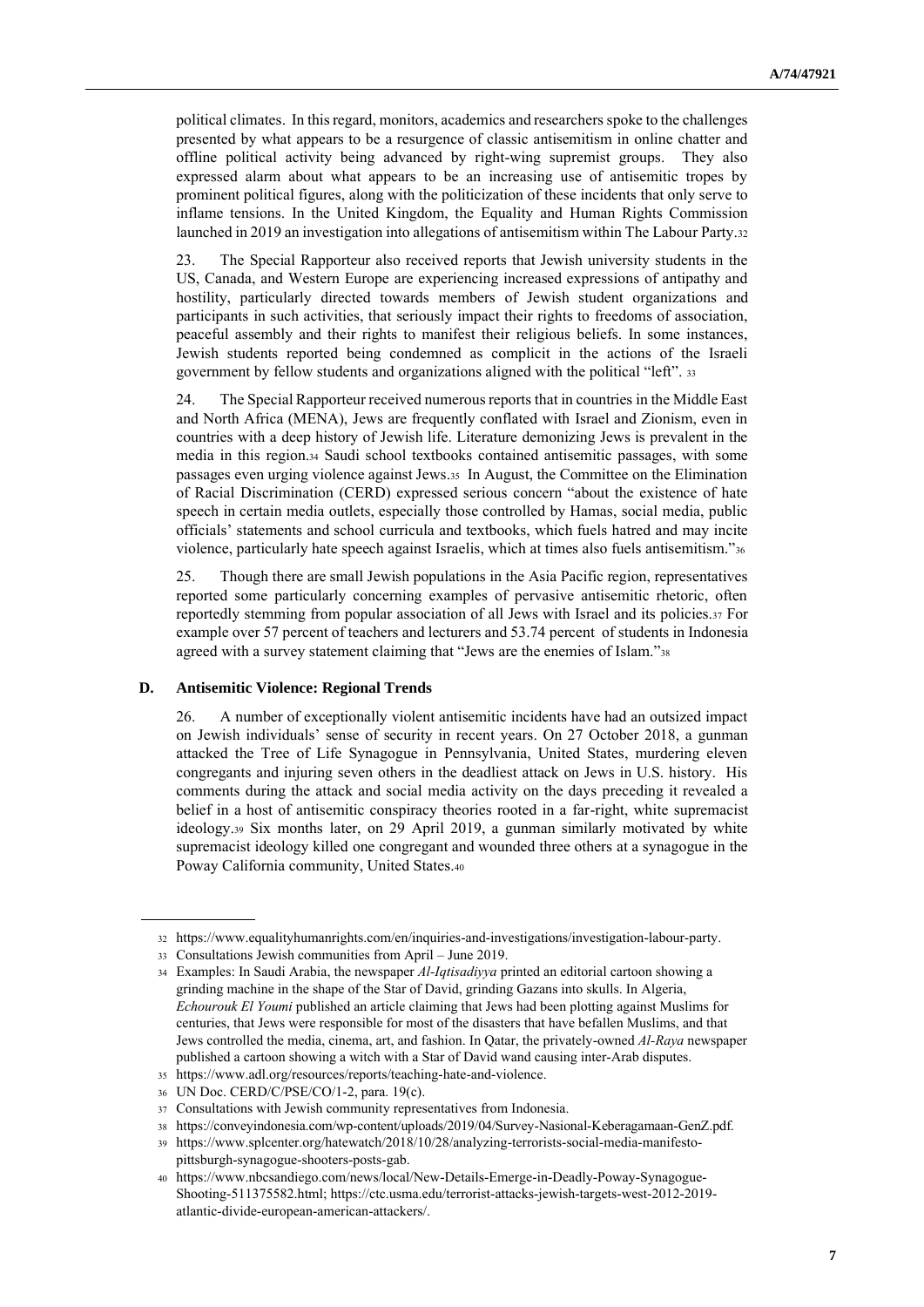27. Earlier, between 2012 and 2015, French citizens carried out violent attacks resulting in deaths at a Hyper Casher kosher supermarket in Paris, at the Jewish Museum of Belgium, and at a Jewish day school in Toulouse. In 2015, a Danish citizen who had pledged loyalty to the Islamic State carried out multiple attacks in Copenhagen, including one outside a synagogue while a bat mitzvah was being celebrated, killing a volunteer security guard. The alleged perpetrators in all four of the above-mentioned cases were reportedly motivated by violent Islamist-extremist ideology.<sup>41</sup> In 2012, a suicide bomber allegedly affiliated with Hezbollah detonated a bomb on a bus at Burgas airport in Bulgaria, killing five Israeli tourists.<sup>42</sup> In 2008, Islamist terrorists attacked the India Centre of the Jewish Chabad Lubavitch movement as part of eleven coordinated shooting and bombings across Mumbai, killing five people, including a Rabbi.

28. In 2017, some 58 percent (1,749) of hate crimes in the United States were motivated by bias against a person's religious orientation were driven by antisemitic bias.<sup>43</sup> Approximately 41 percent (842) of all hate crimes committed in Canada in 2017 were motivated by bias against people's religious orientation, up 83 percent from the previous year.<sup>44</sup>

29. In Western Europe, French authorities reported that antisemitic acts increased by 74 percent from 2017 to 2018,<sup>45</sup> with antisemitic acts constituting half of all documented hate crimes and close to 15 percent of the incidents involving physical violence.<sup>46</sup> German authorities reported a 10 percent rise in documented antisemitic acts from 2017 to 2018, including a 70 percent increase in violent acts.<sup>47</sup> In May 2019, Germany's government commissioner on antisemitism warned Jews against wearing the kippa in public for fear of their safety.<sup>48</sup> Similarly, civil society groups in the United Kingdom reported a 16 percent increase in antisemitic incidents from 2017-2018.<sup>49</sup> Reports indicated that Jews in the United Kingdom who wear visible indicators of their religion are especially susceptible to verbal attacks and harassment. Antisemitism increased in their country according to 89 percent of respondents in the Fundamental Rights Agency 2018 survey of the 12 European states that contain over 96 percent of European Union's Jewish population.<sup>50</sup>

30. The Special Rapporteur received numerous accounts concerning vandalism and desecration of Jewish synagogues and cemeteries, as well as other recognizably Jewish sites. The Gothenberg Synagogue in Sweden was attacked in 2017. In March 2018, eleven suspected members of one violent neo-Nazi group were arrested in connection with the vandalization of the entrance to a Jewish cemetery outside Athens, Greece.51 The UN High Commissioner for Human Rights recently condemned repeated instances of vandalism, including with swastikas, of a Holocaust memorial exhibition in Vienna, Austria.<sup>52</sup>

31. The Special Rapporteur received accounts of attacks on Jewish sites in Moldova, where a Holocaust memorial was damaged before its unveiling and a Jewish cemetery was the target of an arson attack;<sup>53</sup> in Hungary; and in the Czech Republic.

<sup>41</sup> [https://ctc.usma.edu/terrorist-attacks-jewish-targets-west-2012-2019-atlantic-divide-european](https://ctc.usma.edu/terrorist-attacks-jewish-targets-west-2012-2019-atlantic-divide-european-american-attackers/)[american-attackers/.](https://ctc.usma.edu/terrorist-attacks-jewish-targets-west-2012-2019-atlantic-divide-european-american-attackers/)

<sup>42</sup> [https://www.nytimes.com/2013/02/06/world/europe/bulgaria-implicates-hezbollah-in-deadly-israeli](https://www.nytimes.com/2013/02/06/world/europe/bulgaria-implicates-hezbollah-in-deadly-israeli-bus-blast.html)[bus-blast.html.](https://www.nytimes.com/2013/02/06/world/europe/bulgaria-implicates-hezbollah-in-deadly-israeli-bus-blast.html)

<sup>43</sup> [https://www.fbi.gov/news/stories/2017-hate-crime-statistics-released-111318.](https://www.fbi.gov/news/stories/2017-hate-crime-statistics-released-111318)

<sup>44</sup> [https://www150.statcan.gc.ca/n1/pub/85-002-x/2019001/article/00008-eng.htm.](https://www150.statcan.gc.ca/n1/pub/85-002-x/2019001/article/00008-eng.htm)

<sup>45</sup> [https://www.france24.com/en/20190212-france-anti-semitism-acts-outrage-rise-vandalism-jewish](https://www.france24.com/en/20190212-france-anti-semitism-acts-outrage-rise-vandalism-jewish-symbols-halimi-veil-bagelstein)[symbols-halimi-veil-bagelstein.](https://www.france24.com/en/20190212-france-anti-semitism-acts-outrage-rise-vandalism-jewish-symbols-halimi-veil-bagelstein)

<sup>46</sup> [http://www.kantorcenter.tau.ac.il/sites/default/files/Antisemitism%20Worldwide%202018.pdf.](http://www.kantorcenter.tau.ac.il/sites/default/files/Antisemitism%20Worldwide%202018.pdf)

<sup>47</sup> [https://www.tagesspiegel.de/politik/antisemitische-kriminalitaet-gewalt-gegen-juden-drastisch](https://www.tagesspiegel.de/politik/antisemitische-kriminalitaet-gewalt-gegen-juden-drastisch-gestiegen/23980318.html)[gestiegen/23980318.html.](https://www.tagesspiegel.de/politik/antisemitische-kriminalitaet-gewalt-gegen-juden-drastisch-gestiegen/23980318.html)

<sup>48</sup> <https://www.dw.com/en/german-official-warns-jews-against-wearing-kippahs-in-public/a-48874433>

<sup>49</sup> <https://cst.org.uk/news/blog/2019/02/07/antisemitic-incidents-report-2018>

<sup>50</sup> See*,* FRA survey

<sup>51</sup> https://greekcitytimes.com/2018/03/07/greek-counter-terrorism-police-arrest-six-in-neo-nazi-combat-18-crackdown/

<sup>52</sup> <https://www.ohchr.org/EN/NewsEvents/Pages/DisplayNews.aspx?NewsID=24652&LangID=E>

<sup>53</sup> <https://www.osce.org/odihr/317166?download=true>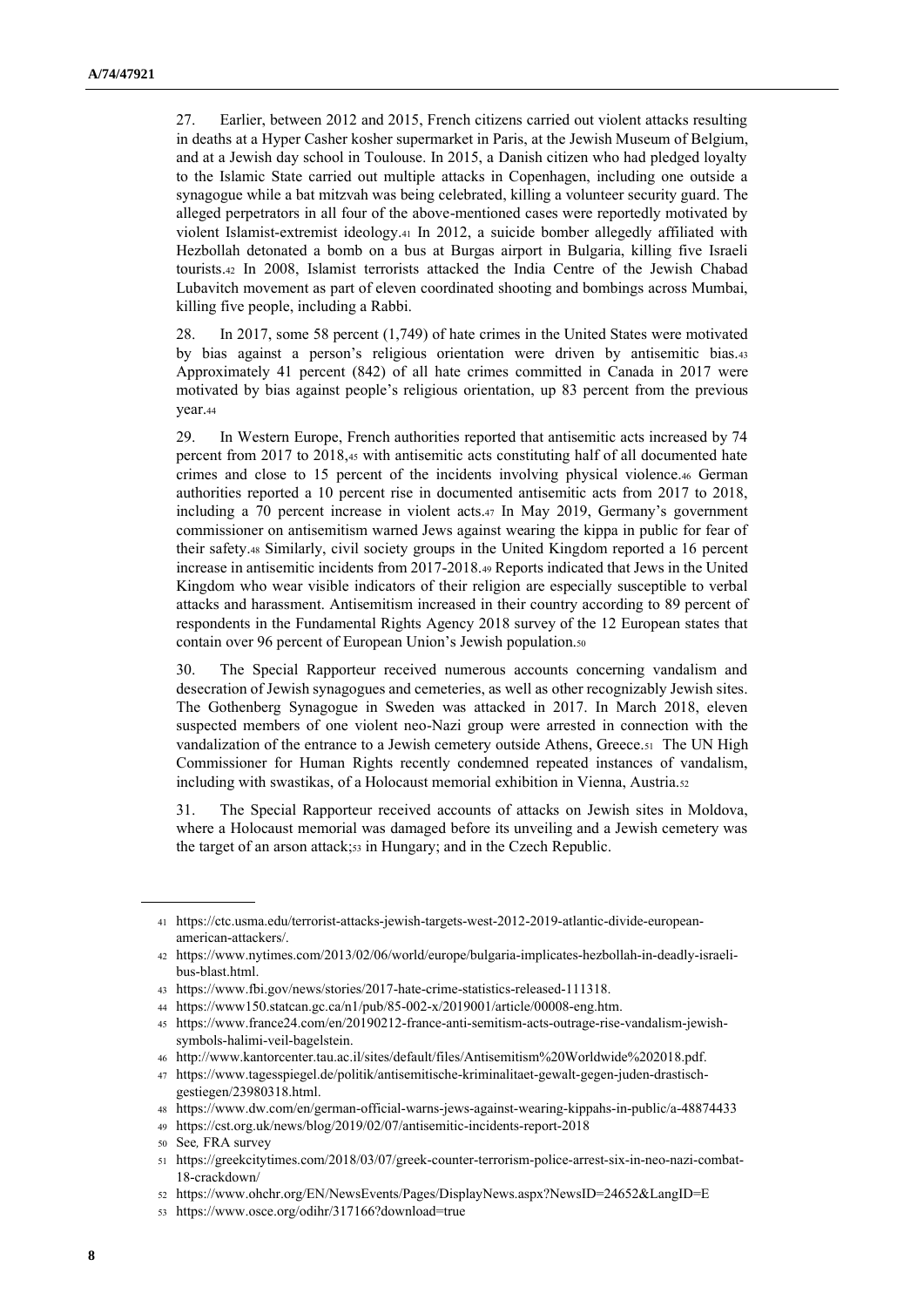32. In the MENA region, El Ghriba Synagogue in Djerba, Tunisia was attacked in 2018,<sup>54</sup> two synagogues in Shiraz, Iran were attacked in 2017,<sup>55</sup> and a Jewish cemetery in Basateen, Cairo was vandalized in 2018.<sup>56</sup> Authorities in both Egypt and Tunisia have taken security measures to protect Jewish religious leaders, Jewish religious sites, and Jewish heritage sites from being attacked, vandalized, or desecrated.<sup>57</sup> In 2013, the synagogue in Surabaya, Indonesia was targeted by protests, threats and attacks, forcing the last synagogue in the country to shut down.58.

33. In Australia, there were 366 antisemitic incidents logged from 1 October 2017 to 30 September 2018.<sup>59</sup> This included 156 attacks (3 physical, 88 harassment, 19 vandalism and 46 graffiti) and 204 threats (email, postal mail, telephone, leaflets/posters) and represented a 59 percent increase overall.<sup>60</sup> It was reported that intimidation and harassment of Jews occurs regularly around synagogues on the Jewish Sabbath when Jews are attending religious services.

34. The Special Rapporteur notes news reports concerning recent antisemitic violence in Argentina.<sub>61</sub> On the other hand, representatives of Jewish communities in Brazil, Chile, Colombia, and Mexico, reported to the Special Rapporteur that antisemitic hate crime is relatively rare in their respective countries.

#### **E. Online manifestations of antisemitism**

35. Antisemitic hate speech is particularly prevalent online. Unanimous concern raised by all those engaged for this report noted that platforms like GAB (The Free Speech Network), 4Chan, and Twitter provide a forum for people who are geographically distant from one another to create networks in which they are able to share extreme antisemitic views. A study of online antisemitic hate speech found on Twitter in English revealed 4.2 million antisemitic tweets in one year alone, not including tweets of images or emojis.62 Publicly prominent Jewish individuals and organizations are also specifically targeted with antisemitic comments online.

36. Sixty-eight percent of all antisemitic discourse online originated in the United States in 2016. Analysts note that the number of individuals who use social media in the US (200 million per week) far exceeds the number of social media users in all other countries, and that the proportion of citizens in the US uploading antisemitic posts on social media platforms is equal to or less than that of other, smaller countries. In 2016, 8,000 antisemitic posts were observed across social media platforms in Canada. Most posts took the form of expressions of hatred on Twitter.

37. In 2016, approximately 2,700 antisemitic posts were seen on social networking sites in Brazil, a relatively low number compared to the number of active users of social media. Most of the discourse originated on Twitter and in blog posts and consisted of expressions of hatred against Jews. In Mexico, there were approximately 2,000 antisemitic posts seen on social media throughout 2016. Here too, most of the discourse consisted of expressions of hatred that originated on Twitter. Civil society organizations registered a total of 404 antisemitic incidents in Argentina in 2017, a 14 percentincrease since 2016. Online incidents accounted for almost 90 percent of all incidents in Argentina reported in 2017. Those incidents were up significantly to 47 percent in 2014, compared with only three percent in 2008. The circulation of antisemitic propaganda represented a key source of antisemitic manifestations reported in Western European countries. Online incidents constituted 41

<sup>54</sup> [https://www.jta.org/2018/01/15/israel/five-men-arrested-in-connection-with-firebomb-attack-on](https://www.jta.org/2018/01/15/israel/five-men-arrested-in-connection-with-firebomb-attack-on-synagogue-in-tunisia)[synagogue-in-tunisia](https://www.jta.org/2018/01/15/israel/five-men-arrested-in-connection-with-firebomb-attack-on-synagogue-in-tunisia)

<sup>55</sup> <https://www.haaretz.com/middle-east-news/two-iranian-synagogues-in-shiraz-vandalized-1.5629841> <sup>56</sup> [https://www.egypttoday.com/Article/1/54105/Head-of-Egyptian-Jewish-community-My-](https://www.egypttoday.com/Article/1/54105/Head-of-Egyptian-Jewish-community-My-father%E2%80%99s-tomb-was-vandalized)

[father%E2%80%99s-tomb-was-vandalized](https://www.egypttoday.com/Article/1/54105/Head-of-Egyptian-Jewish-community-My-father%E2%80%99s-tomb-was-vandalized)

<sup>57</sup> Consultations with Jewish communities

<sup>58</sup> <https://www.timesofisrael.com/indonesias-last-synagogue-an-intended-heritage-site-destroyed/>

<sup>59</sup> <http://www.ecaj.org.au/wp-content/uploads/2018/11/ECAJ-Antisemitism-Report-2018.pdf> <sup>60</sup> *Ibid*

<sup>61</sup> [https://www.jta.org/2019/06/12/global/officials-alarmed-by-anti-semitic-assaults-in-argentina;](https://www.jta.org/2019/06/12/global/officials-alarmed-by-anti-semitic-assaults-in-argentina)

<sup>62</sup> <https://arxiv.org/abs/1809.01644>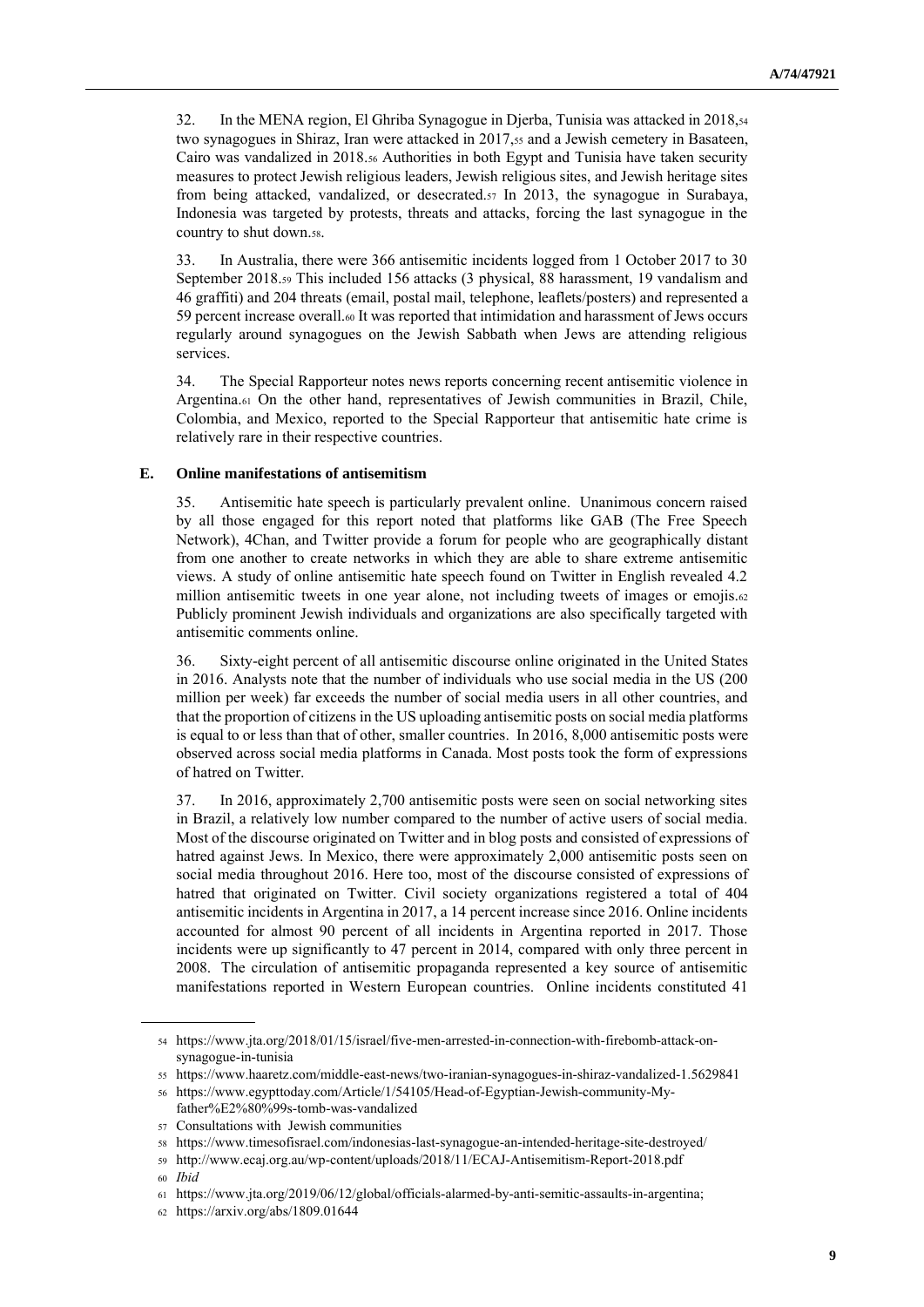percent of the reported cases in the Netherlands, 45 percent of those registered in Austria, and the majority of antisemitic incidents were reported in Italy and Switzerland.<sup>63</sup>

38. In Australia, antisemitism is most frequently encountered online.<sup>64</sup> In December 2017, Twitter disabled thousands of accounts promoting antisemitic hate, including the account of Australian Neo-Nazi group, Antipodean Resistance.<sup>65</sup> However, many of those users later migrated to Gab, a Twitter-like platform which permits hate speech. The Gab account is still in use.<sup>66</sup>

39. Antisemitism online includes far-right tropes that Jews spearhead feminist, LGBTI, and immigration movements as a method to perpetrate a "white genocide": conspiracy theories that have been repeated in the online manifestos posted by far-right terrorists prior to mass shootings in synagogues. One study of the neo-Nazi web forum, Stormfront, found that more than 9,000 threads related to feminism had been established since its inception. $\epsilon_7$ Of those threats, more than 60 percent mentioned Jews with many claiming that Jews are leading the feminist movement.<sup>68</sup> Another study, focused on 4chan, found, conservatively, 630,000 antisemitic posts in 2015, rising to 1.7 million in 2017. <sup>69</sup>

#### **F. Government measures that may infringe upon freedom of religion or belief**

40. The Special Rapporteur received information about official laws and policies that have affected the ability of Jewish communities to manifest their religion. Representatives of the Jewish community in Morocco told the Special Rapporteur that Jewish prisoners are forbidden from bringing kosher food into prisons. In Egypt, there have been official restrictions on Jewish festivities including the festival commemorating the 19th century Jewish Rabbi Yaakov Abu Hatzeira, which a court found should be permanently banned due to "its violation of public order and morality and its contradiction with the reverence and purity of religious rites."<sup>70</sup>

41. Governments in several countries have also adopted measures that prohibit nonstunned slaughter, which is the prescribed method of slaughtering an animal for food production purposes practiced by the adherents of several religious traditions, including Jews and Muslims. Non-stunned slaughter is banned in Slovenia<sub>71</sub> and is highly regulated in Austria, Slovakia, Poland, Lithuania, Latvia, Estonia and Cyprus.72Poland is also considering restricting the export of kosher meat from Poland which could affect Jewish communities across the continent.<sup>73</sup> Sweden, Norway, Iceland, and Denmark require prior stunning before slaughter. Finland requires concurrent sedation; legislation is pending that would require prior stunning. At the subnational level, two of Belgium's three regions have recently enacted laws requiring prior stunning, which will become effective in 2019 unless overturned by litigation pending in Belgium's constitutional court. There are currently no restrictions on the export or import of kosher meat to these countries. The Council of Europe's Convention for the Protection of Animals for Slaughter and the European Union's Council Regulation 1099/2009 provides that animals should be stunned before they are slaughtered but allows Member States to derogate from the stunning requirement to allow for religious law slaughter.

<sup>63</sup> <http://www.kantorcenter.tau.ac.il/sites/default/files/Antisemitism%20Worldwide%202018.pdf>

<sup>64</sup> Consultations with the Jewish community

<sup>65</sup> <http://www.ecaj.org.au/wp-content/uploads/2018/11/ECAJ-Antisemitism-Report-2018.pdf>

<sup>66</sup> *Ibid*

<sup>67</sup> [https://www.antisemitism.org.uk/wp-content/uploads/2019/02/APT-Google-Report-](https://www.antisemitism.org.uk/wp-content/uploads/2019/02/APT-Google-Report-2019.1547210385.pdf)[2019.1547210385.pdf](https://www.antisemitism.org.uk/wp-content/uploads/2019/02/APT-Google-Report-2019.1547210385.pdf)

<sup>68</sup> *Ibid*

<sup>69</sup> [https://www.antisemitism.org.uk/wp-content/uploads/2019/05/5982-Misogyny-and-Antisemitism-](https://www.antisemitism.org.uk/wp-content/uploads/2019/05/5982-Misogyny-and-Antisemitism-Briefing-April-2019-v1.pdf)[Briefing-April-2019-v1.pdf](https://www.antisemitism.org.uk/wp-content/uploads/2019/05/5982-Misogyny-and-Antisemitism-Briefing-April-2019-v1.pdf)

<sup>70</sup> <https://www.bbc.com/news/world-middle-east-30626088>

<sup>71</sup> <https://english.sta.si/1804329/slovenia-to-ban-ritual-slaughter>

<sup>72</sup> [https://www.loc.gov/law/help/religious-slaughter/europe.php#\\_ftn118](https://www.loc.gov/law/help/religious-slaughter/europe.php#_ftn118)

<sup>73</sup> [https://forward.com/food/416983/all-the-european-countries-where-kosher-and-halal-meat](https://forward.com/food/416983/all-the-european-countries-where-kosher-and-halal-meat-production-are-now/)[production-are-now/](https://forward.com/food/416983/all-the-european-countries-where-kosher-and-halal-meat-production-are-now/)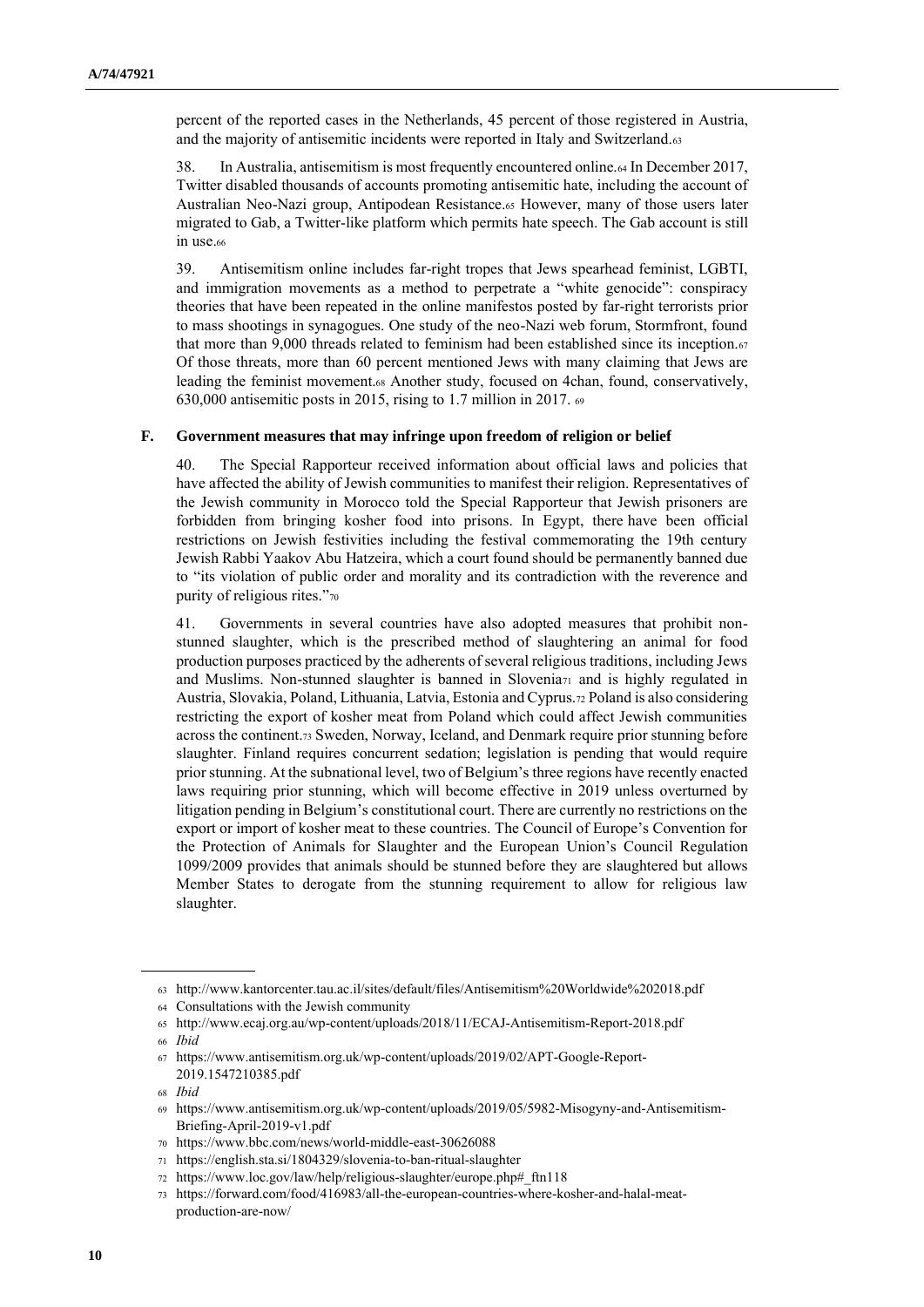42. No Eastern European country bans male circumcision. However, in Slovenia public officials have publicly criticized the ritual and Rabbis have been obstructed in carrying out the procedure. Several European states have adopted or are considering adopting measures related to circumcision.

43. Restrictions on kosher meat or male circumcision do not appear to be driven solely by antisemitism, but they may interfere with the ability of Jews to observe rituals and ceremonies in accordance with the precepts of one's religion or belief.

44. Jews face political exclusion in Bosnia-Herzegovina, where the constitution bars anyone who is not one of the country's three main ethnic groups – Bosniaks, Croats, and Serbs – from holding the Office of President or a seat in the national house of peoples; one of two parliamentary houses. Though the European Court of Human Rights ruled in 2009 that this restriction discriminates against Jews (and Roma),74 the state has not amended the constitution.

45. In Canada, Jewish groups protested against adoption of Bill 21 by the government of Québec province on 16 June 2019. The Bill, which seeks to amend the Charter of human rights and freedoms, claims that the wearing of religious symbols interferes with maintaining one's duty towards the neutrality of the state and that, therefore, there is a need to amend the Quebec Charter to include a measure that restricts public servants, including police officers, judges and public-school teachers, from wearing religious attire or symbols while performing their duties. This measure will discriminate against persons, including Jews, who hold religious convictions that must be manifested through attire and symbols as they carry out their daily lives.

#### **G. Monitoring and reporting antisemitism**

46. Monitoring mechanisms for hate crimes are non-existent in many states. States with such mechanisms have adopted diverse approaches for collecting information about hate crimes, with different states covering myriad criminal offences and bias motivations. In many cases, information is rarely comprehensive or disaggregated, making it difficult to capture important elements of antisemitic acts necessary to identifying measured and informed responses. Unfortunately, many states fail to report altogether. The Organization for Security and Cooperation in Europe (OSCE) has endeavoured since 2004 to collect data on antisemitism and other hate crimes through its Office for Democratic Institutions and Human Rights (ODIHR), but only 15 of the 57 member states sent in data on antisemitic incidents in 2017.<sup>75</sup>

47. Under-reporting is also is significant problem. In one survey 79 percent of respondents who had experienced harassment in the five years preceding the survey did not report abuse, primarily because they believed nothing would change if they did.<sup>76</sup> Civil society and OCSE reports convey that many Jewish individuals do not feel comfortable reporting their experiences to law enforcement owing to the apparent normalisation of incidents, distrust in the criminal justice system, lack of resources, or fear that reporting a hate crime will reveal their Jewish identity to the public.77 In some instances, victims may not identify the crime against them as a hate crime, either because the experience is so common among those in their circumstances or because they are unaware that a crime with a hate motive is more serious than the same crime without such a motive.<sup>78</sup>

48. Moreover, in 2014 fewer women than men reportedly experienced antisemitic harassment (17 percent compared to 24 percent).<sup>79</sup> These results could evidence a greater threat generally felt by women during periods of disruption or it might signify significant under-reporting. Such under-reporting distorts statistics and may create the impression that hate crimes are less prevalent than they actually are.

<sup>74</sup> *Sejdić and Finci v. Bosnia and Herzegovina* (27996/06 and 34836/06)

<sup>75</sup> <http://hatecrime.osce.org/2017-data>

<sup>76</sup> FRA survey, p 12

<sup>77</sup> Anna Zielinska, ODIHR advisor on Antisemitism, consultation. See also, FRA survey

<sup>78</sup> See, FRA survey

<sup>79</sup> <https://www.osce.org/odihr/320021?download=true>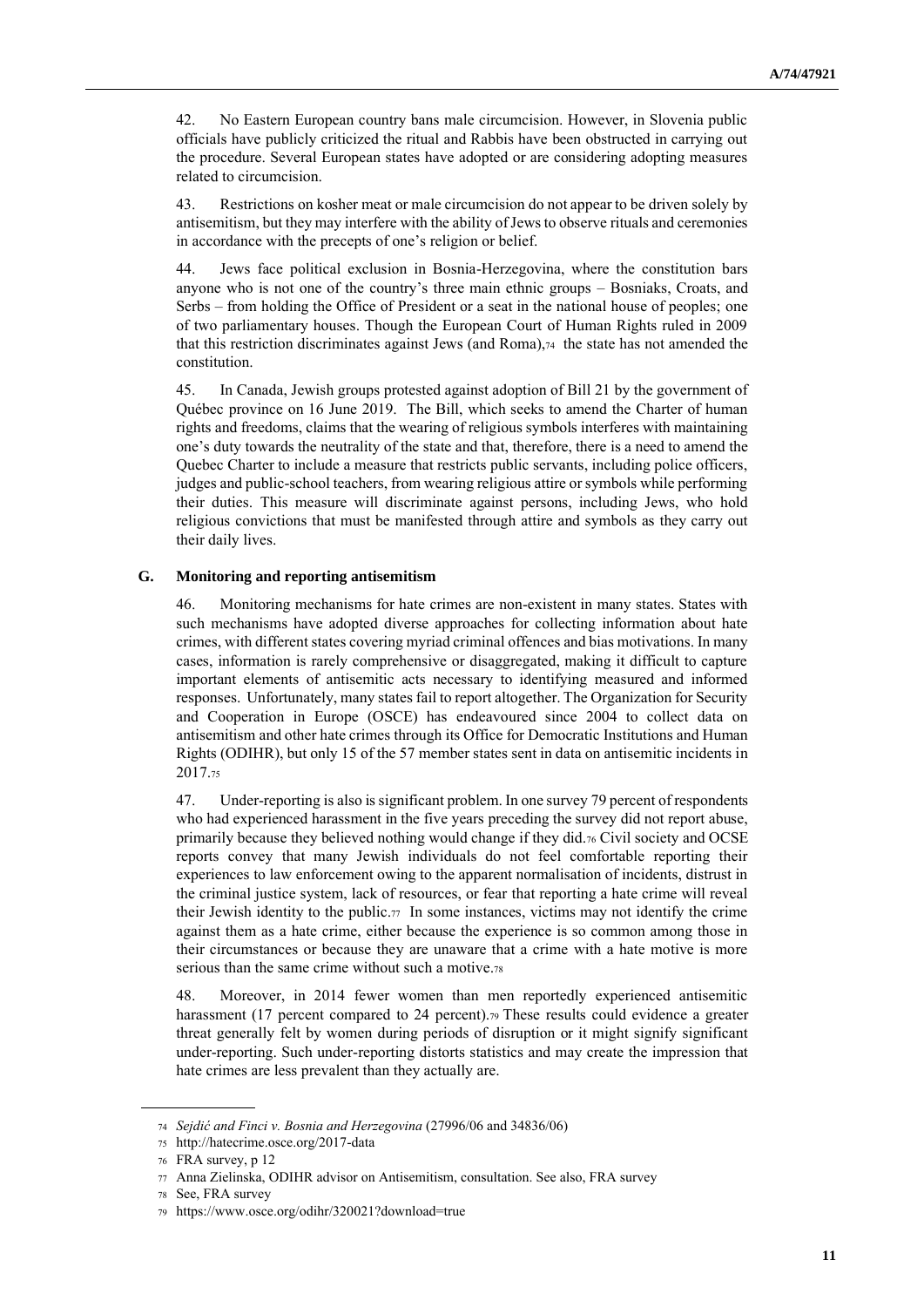49. The Special Rapporteur also observes that most civil society entities monitoring antisemitism, including Jewish organizations, do not substantially engage with United Nations human rights monitors. This lack of communication has inhibited the ability of UN experts and the inter-governmental bodies to which the experts report to address antisemitic acts and recommend actions to combat them.<sup>80</sup>

50. The aforementioned myriad forms of antisemitism are reflected in the "Working Definition of Antisemitism" adopted by the International Holocaust Remembrance Alliance (IHRA) in 2016.<sup>81</sup> The product of an initiative first undertaken in 2005 by the European Union Monitoring Center, the Working Definition was developed as a non-legal tool to facilitate more accurate and uniform monitoring of antisemitism across the countries that have adopted it and educating officials and the broader public about the diverse forms of antisemitism.

51. The Working Definition defines antisemitism generally as: "a certain perception of Jews, which may be expressed as hatred toward Jews. Rhetorical and physical manifestations of antisemitism are directed toward Jewish or non-Jewish individuals and/or their property, toward Jewish community institutions and religious facilities." The definition further offers the following illustrations:

- Manifestations might include the targeting of the state of Israel, conceived as a Jewish collectivity. However, criticism of Israel similar to that leveled against any other country cannot be regarded as antisemitic. Antisemitism frequently charges Jews with conspiring to harm humanity, and it is often used to blame Jews for "why things go wrong." It is expressed in speech, writing, visual forms and action, and employs sinister stereotypes and negative character traits.
- Contemporary examples of antisemitism in public life, the media, schools, the workplace, and in the religious sphere could, taking into account the overall context, include, but are not limited to:
	- Calling for, aiding, or justifying the killing or harming of Jews in the name of a radical ideology or an extremist view of religion.
	- Making mendacious, dehumanizing, demonizing, or stereotypical allegations about Jews as such or the power of Jews as collective — such as, especially but not exclusively, the myth about a world Jewish conspiracy or of Jews controlling the media, economy, government or other societal institutions.
	- Accusing Jews as a people of being responsible for real or imagined wrongdoing committed by a single Jewish person or group, or even for acts committed by non-Jews.
	- Denying the fact, scope, mechanisms (e.g. gas chambers) or intentionality of the genocide of the Jewish people at the hands of National Socialist Germany and its supporters and accomplices during World War II (the Holocaust).
	- Accusing the Jews as a people, or Israel as a state, of inventing or exaggerating the Holocaust.
	- Accusing Jewish citizens of being more loyal to Israel, or to the alleged priorities of Jews worldwide, than to the interests of their own nations.
	- Denying the Jewish people their right to self-determination, e.g., by claiming that the existence of a State of Israel is a racist endeavor.
	- Applying double standards by requiring of it a behavior not expected or demanded of any other democratic nation.

<sup>80</sup> Submission by Jacob Blaustein Institute

<sup>81</sup> <https://www.holocaustremembrance.com/working-definition-antisemitism>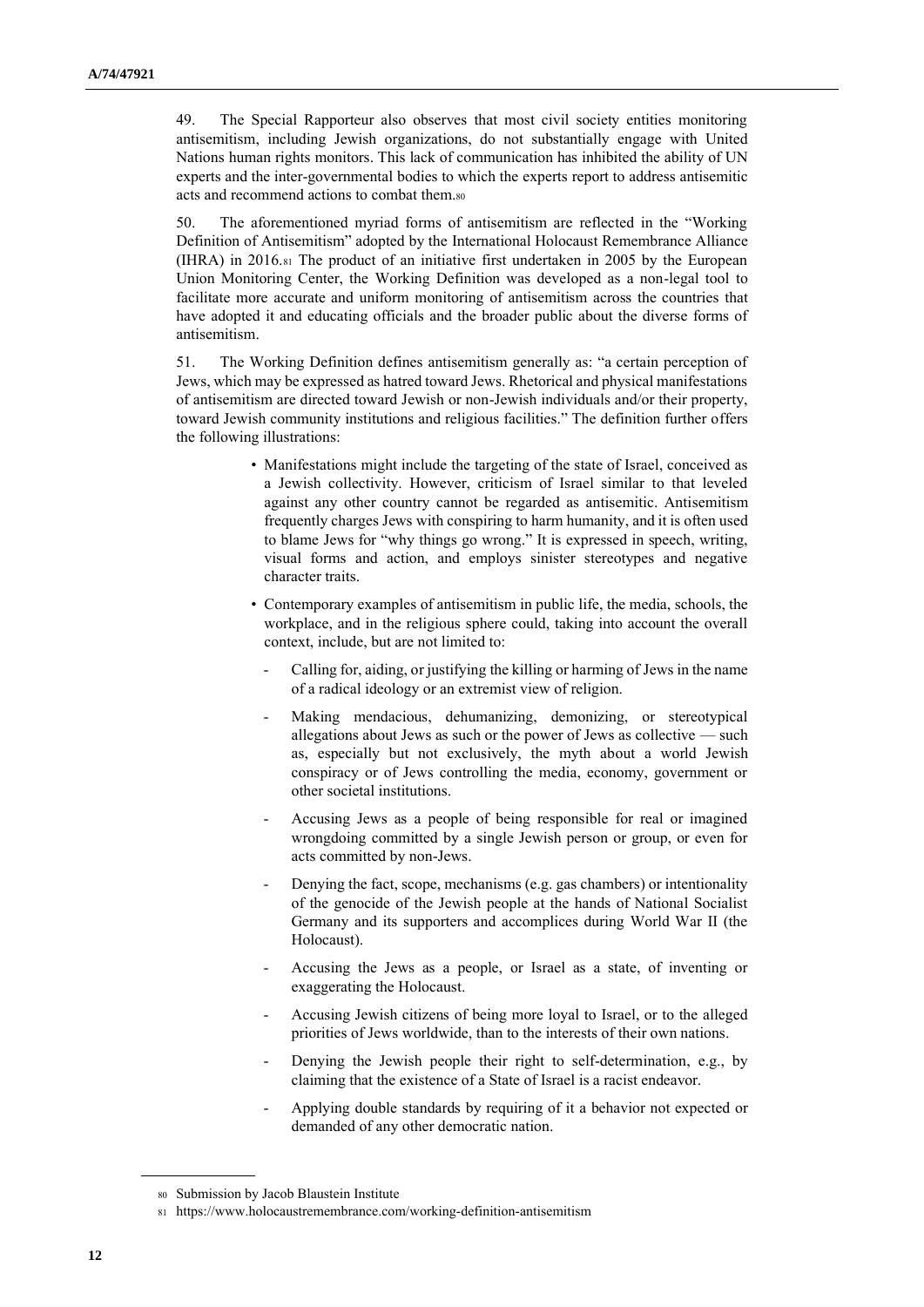- Using the symbols and images associated with classic antisemitism (e.g., claims of Jews killing Jesus or blood libel) to characterize Israel or Israelis.
- Drawing comparisons of contemporary Israeli policy to that of the Nazis.
- Holding Jews collectively responsible for actions of the state of Israel.

*Antisemitic acts are criminal when they are so defined by law (for example, denial of the Holocaust or distribution of antisemitic materials in some countries).* 

*Criminal acts are antisemitic when the targets of attacks, whether they are people or property – such as buildings, schools, places of worship and cemeteries – are selected because they are, or are perceived to be, Jewish or linked to Jews.*

*Antisemitic discrimination is the denial to Jews of opportunities or services available to others and is illegal in many countries.*

52. The definition has been adopted by a number of countries and agencies, 82 some of which have taken diverse approaches in the ways they have utilized it. It has been endorsed by the European Parliament, which has recommended its adoption by EU member states, s3 and the Secretary-General of the Organization for American States.<sup>84</sup> It is used by a number of civil society organizations monitoring antisemitism and was recognized by the UN Secretary-General in 2018.<sup>85</sup>

53. The Special Rapporteur notes that critics of the Working Definition have expressed concern that it can be applied in ways that could effectively restrict legitimate political expression, including criticism of policies and practices being promoted by the Government of Israel which violate the rights of Palestinians. Such concerns are focused on three of the illustrative examples attached to the definition namely, claiming that the existence of Israel is a racist endeavour; requiring of Israel a behaviour not demanded of other democratic states; equating Israeli government policy with that of the Nazis. The Special Rapporteur notes that the IHRA definition does not designate these as examples of speech that are ipso facto antisemitic and further observes that a contextual assessment is required under the definition to determine if they are antisemitic. Nevertheless, the potential chilling effects of the use of these examples by public bodies on speech that is critical of Israeli government policies and practices must be taken seriously as should the concern that criticism of Israel sometimes has been used to incite hatred towards Jews in general such as through expression that feed on traditional antisemitic stereotypes of Jews. Therefore, the use of the definition, as a non-legal educational tool, could minimize such chilling effects and contribute usefully to efforts to combat antisemitism. Where public bodies use the definition in any regulatory context, due diligence must be exercised to ensure that freedom of expression within the law is protected for all. The Special Rapporteur affirms that the Rabat Plan of Action on the prohibition of advocacy of national, racial or religious hatred that constitutes incitement to discrimination, hostility or violence, General Comment 34 of the Human Rights Committee and General Recommendation 35 of CERD provide relevant guidance in this regard.

54. The Special Rapporteur recalls that, as discussed below, international human rights instruments also stress the responsibility of public officials to refrain from expressing religious, racial and other forms of intolerance, as well as a duty to condemn expression that, even if protected by law, nevertheless reflects antisemitic attitudes. As set out in the Rabat Plan of Action, "Political and religious leaders should refrain from using messages of intolerance or expressions which may incite violence, hostility or discrimination; but they also have a crucial role to play in speaking out firmly and promptly against intolerance,

<sup>82</sup> As of August 2019, the Working Definition had been adopted by Austria, Belgium, Bulgaria, Canada, Czech Republic, France, Germany, Hungary, Israel, Lithuania, North Macedonia, Moldova, The Netherlands, Romania, Slovakia, and the United Kingdom. It is also used by the U.S. State Department and the U.S. Department of Education, and the Ministry of Education of Greece

<sup>83</sup> [https://www.timesofisrael.com/european-parliament-votes-to-adopt-working-definition-of-anti](https://www.timesofisrael.com/european-parliament-votes-to-adopt-working-definition-of-anti-semitism/)[semitism/](https://www.timesofisrael.com/european-parliament-votes-to-adopt-working-definition-of-anti-semitism/)

<sup>84</sup> [https://www.oas.org/en/about/speech\\_secretary\\_general.asp?sCodigo=19-0036](https://www.oas.org/en/about/speech_secretary_general.asp?sCodigo=19-0036)

<sup>85</sup> <https://www.un.org/press/en/2018/sgsm19252.doc.htm>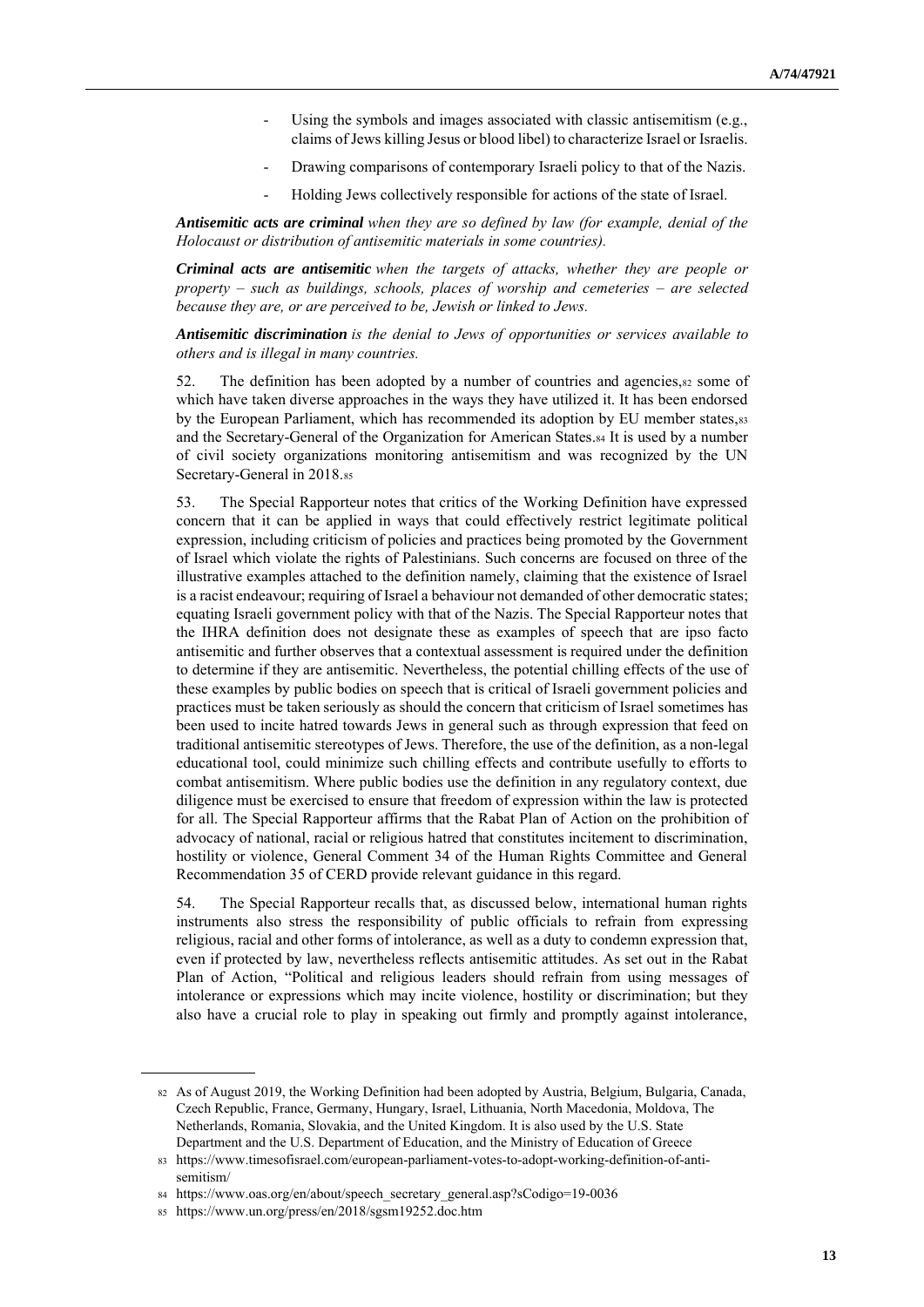discriminatory stereotyping and instances of hate speech."<sup>86</sup> The Special Rapporteur considers that tools such as the Working Definition, when used as a non-legal tool that relies on a contextual assessment of when speech can be deemed antisemitic, would serve a valuable function by communicating to public officials and the public at large widely-shared concerns about explicit and implicit forms that contemporary manifestations of antisemitism can take.

# **H. Best Practices**

55. The majority of groups in Western Europe and the Americas engaged for the present report expressed satisfaction with measures taken by governments to protect Jews in their respective countries. Fifty-six percent of those surveyed by FRA positively assess their national governments' efforts to ensure the security needs of the Jewish communities. <sup>87</sup> The Special Rapporteur notes that many governments, including those that responded to the survey circulated for this report, have taken steps to combat antisemitism and pledged to strengthen their efforts. Such steps include the establishment of hate crime legislation which denotes an unequivocal response to the inciting feature of hate crimes. Countries in the Americas such as the United States, Canada, Argentina, Brazil and Chile, for example, have adopted such legislation and the majority of the OSCE countries have established hate crime statues in their jurisdictions. Authorities in major cities in the United States, such as New York, have also established specific task forces that are supported by trained law enforcement officials to monitor, identify, and respond to hate crimes.<sup>88</sup> In 2017, Poland created a police coordinator for combatting hate online. Sweden has a national contact point on hate crime.

56. The Norwegian government reported that its Action Plan Against Antisemitism (2016-2020) takes a multidisciplinary approach, having adopted hate crime laws, established mechanisms for monitoring, investigating and reporting on antisemitic acts, and supporting initiatives that inform about the diversity in Jewish life and history in Norway and monitor attitudes in the population. In the Netherlands, hate speech online and offline is punishable. In addition, other measures to combat antisemitism include strengthening local approaches that promote dialogue between different religions, educational projects aimed at preventing antisemitic chanting in soccer stadiums and supporting teachers to discuss sensitive issues like antisemitism and Holocaust-denial in the classroom. The federal budget in Germany includes funds to compensate victims and the bereaved of extremist violent crimes (hardship payments).

57. Unfortunately, satisfactory responses to tackle the frontier of ubiquitous antisemitism online have been elusive. Member states have and continue to test approaches for responding to antisemitic attitudes, particularly those which incite hostility, discrimination and violence while respecting the right to freedom of expression and opinion. In 2016 the European Commission together with Twitter, YouTube and Microsoft adopted an EU code of conduct to tackle online hate speech within 24 hours in Europe.

58. Some states have increased their security measures around synagogues, with some countries placing guards outside synagogues and requiring state security services to vet any person wishing to enter or visit them. Others have committed funding to support rebuilding. Germany submitted that the state is rebuilding synagogues, bears half the costs of the upkeep of Jewish cemeteries and has numerous public places of remembrance and memorial sites specifically devoted to Jewish victims of the Holocaust.

59. In Morocco, the government has been making a concerted effort to work with NGOs to preserve and restore Jewish culture, including 12 Jewish cemeteries, and to open a new Jewish museum in Fez. Egypt is also working to restore and protect the second oldest Jewish cemetery in the world, and to open a new Jewish museum, in efforts spearheaded by an NGO but supported by the government.<sup>89</sup> In Tunisia, the State provides security for all synagogues

<sup>86</sup> A/HRC/22/17/Add.4, annex, para 36

<sup>87</sup> FRA survey, p 12

<sup>88</sup> Information gathered from consultation with New York communities, 11 April 2019, where members of the NYS Hate Crimes Task Force participated

<sup>89</sup> Consultation with the Drop of Milk Foundation, Egypt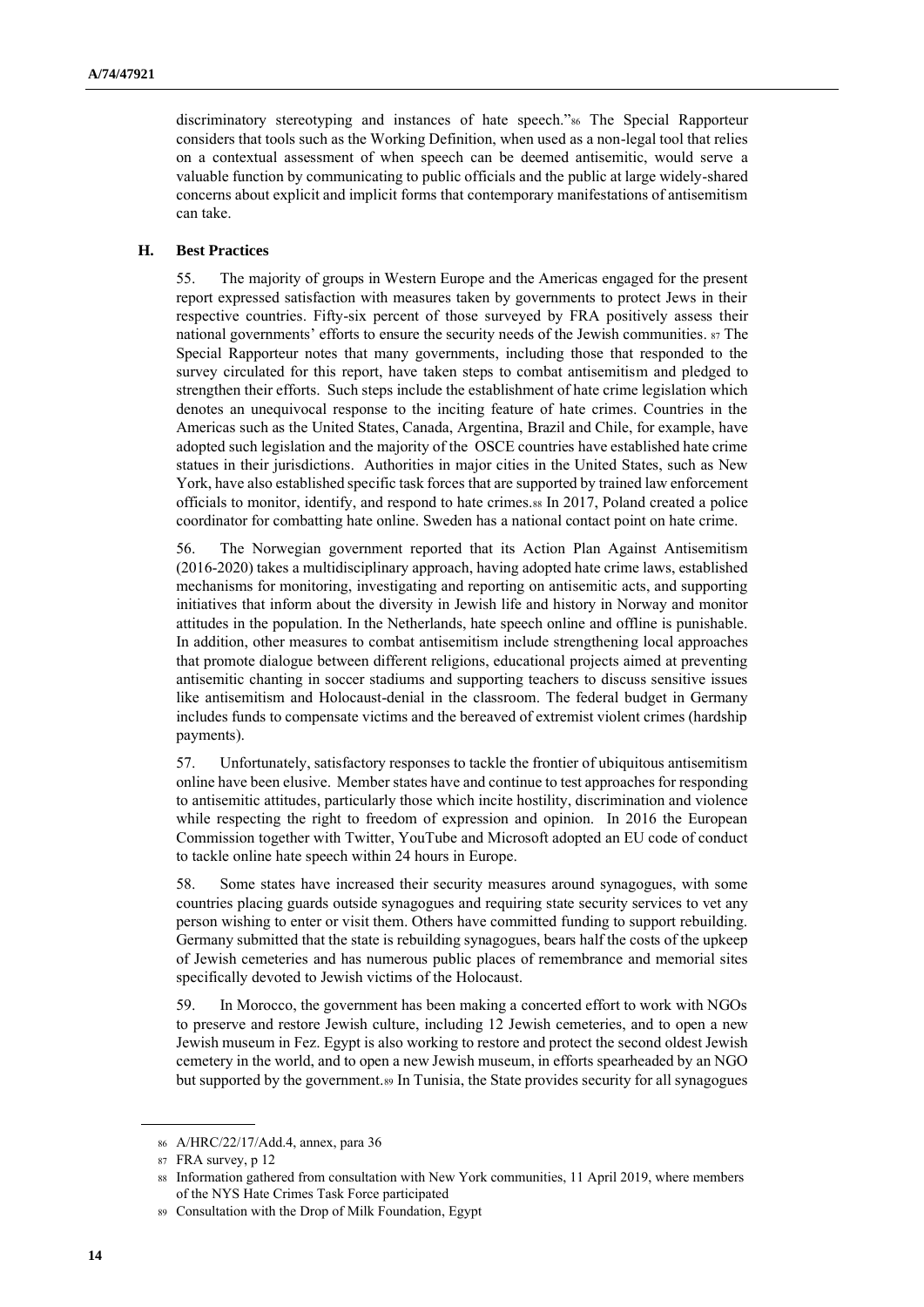and partially subsidizes their maintenance and restoration costs. Senior state functionaries participate in important Jewish festivals to demonstrate solidarity.<sup>90</sup>

60. In Sweden, a public body, the Living History Forum (LHF) produces educational exhibition material and materials for the classroom on democracy and human rights and uses the Holocaust and other crimes against humanity as a starting point. Many states teach about the Holocaust in schools. However, the Special Rapporteur notes the concern amongst many stakeholders that Holocaust education is not enough to effectively teach people to recognize and respond to antisemitism. Empathy training, religious education and modern images about Jews should be promoted through education for children.

# **III. Conclusions: The impact of antisemitism on the right to freedom of religion or belief**

61. The 1981 Declaration unequivocally condemns discrimination and intolerance on the basis of religion or belief. Its article 2(2) defines intolerance and discrimination based on religion or belief as "any distinction, exclusion, restriction or preference based on religion or belief and having as its purpose or its effect nullification or impairment of the recognition, enjoyment or exercise of human rights and fundamental freedoms on an equal basis."

62. The Special Rapporteur is alarmed by the increase in antisemitism in many countries, driven by sources including individuals motivated by white supremacist and radical Islamist ideologies. Furthermore, he is alarmed by violent attacks targeting Jewish communities worldwide and by information indicating that some authorities have allegedly incited, directly engaged in, or failed to respond to violent or threatening antisemitic acts commissioned by private actors. He is also concerned at the apparent increase in expressions of antisemitism emanating from sources on the political left as well as with discriminatory laws, regulations and policies of States.

63. As a result of this increase in antisemitism, members of the Jewish communities in a number of countries have reported that they are increasingly reluctant to display religious attire, such as the kippah, or to carry out public discussions in a traditional language indicative of their ethno-religious heritage (Hebrew) for fear of being subject to harassment, discrimination or violence. Individuals also report abstaining from identifying publicly as Jews, expressing their cultural identity or attending Jewish religious and cultural events – effectively excluding Jews from public life. In many places, Jewish communities have been compelled by the threats they face to seek or establish extensive security measures for their places of worship, their schools, and other religious and cultural sites. It is, therefore, critical that governments be expeditious now in their efforts to combat antisemitism, which not only impairs the human rights of Jews, but also, if left unchecked in any society, will serve to undermine peace and security for all.

64. It is impossible to deduce the full extent of antisemitic acts committed with any certainty — either globally or in any one country — given the disparities in monitoring and reporting methodologies and the serious and pervasive under-reporting of antisemitic acts by victims worldwide. Consequently, policymakers may be challenged when trying to employ data to ascertain the prevalence and impact of hate crimes, or the efficacy of existing responses. However, existing data does indicate that antisemitic acts are on the rise worldwide, which requires urgent and effective action by States to combat the phenomenon.

65. In many countries with smaller or non-existent Jewish communities, however, including in the Middle East and North Africa and the Asia-Pacific regions, authorities do not monitor antisemitic incidents, hate speech, or hate crimes. Nevertheless, reports by representatives of non-governmental organizations, provided directly to the Special Rapporteur confirmed that in some cases antisemitic attitudes appear to be prevalent, tolerated and even propagated by State officials.

66. Moreover, manifestations of antisemitic attitudes, including antisemitic hate crimes, online and offline not only affect their victims, but also can evoke fear amongst Jewish

<sup>90</sup> A/HRC/40/58/Add.1, para 47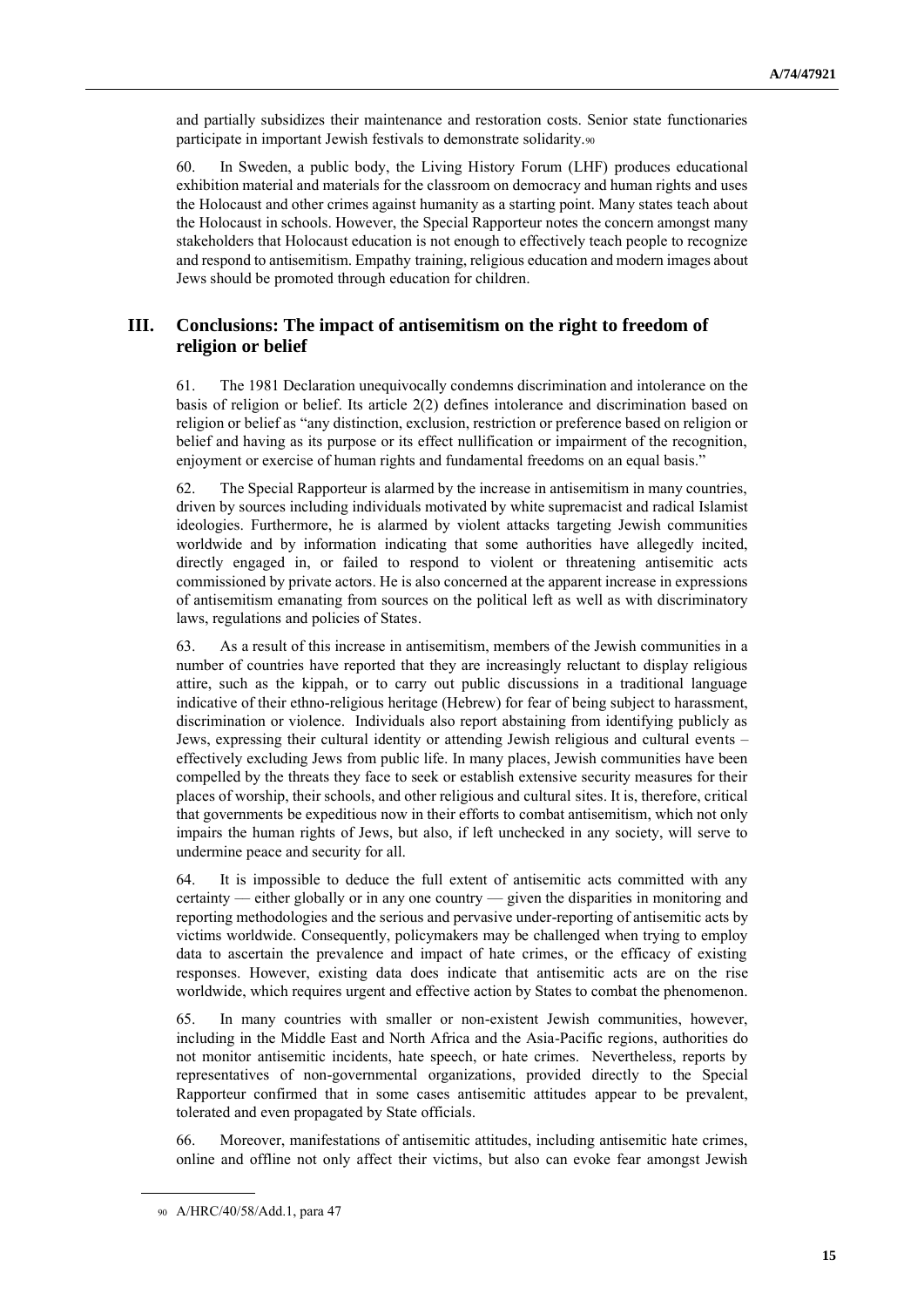communities, marginalize vulnerable individuals, promote disinformation and can incite hatred, discrimination and violence. As outlined by the Special Rapporteur's predecessor, "[t]he spread of negative stereotypes and prejudices … poisons the relationship between different communities and puts people belonging to religious minorities in a vulnerable situation."<sup>91</sup> Additionally, the Special Rapporteur on contemporary forms of racism has noted that Holocaust revisionism contributes to the rehabilitation and dissemination of Nazism and creates fertile ground for nationalist and neo-Nazi demonstrations.<sup>92</sup> Hate speech and stigmatization of Jews can undermine external expressions of the right to freedom of religion or belief.

67. There is limited research on the gendered aspects of antisemitism. Research conducted by the Institute for Jewish Policy Research in the UK found that while women are less likely to be a victim of an antisemitic attack (14 percent women vs 74 percent men), marginally more women avoid public Jewish events for safety reasons (24 percent vs 21 percent) or remove symbols identifying them as Jewish in public (55 percent vs 50 percent) than men.93 In accordance with a human rights based approach, States and civil society should ensure that frameworks to address both antisemitism and sexism pay attention to the intersecting religious and gendered identities.

68. There is not a more graphic example than the Holocaust of how religious and racial hatred can lead to genocide; and there have been many cases since showing how indifference to manifestations of such hatred have led to the destruction of societies. The Special Rapporteur emphasizes that under international human rights law, States are required to enact or rescind legislation, where necessary, to prohibit discrimination on the basis of religion or belief, including against Jews, and to take all appropriate measures to combat intolerance and violence on such grounds, including where such acts are manifested by private persons. Article 20 (2) of the ICCPR imposes upon States Parties the duty to "prohibit by law" any advocacy of national, racial or religious hatred that constitutes incitement to discrimination, hostility, or violence. Similarly, Article 4 (a) of the ICERD requires States to declare as an offence punishable by law, "incitement to racial discrimination, as well as acts of violence or incitement to such acts against any race or group of persons of another colour or ethnic origin".

69. While a robust approach to combating manifestations of hatred is required, criminal or other punitive measures should only be used as a last resort where less restrictive measures have failed.<sup>94</sup> The Human Rights Committee, CERD and the Rabat Plan of Action have all suggested that an intent to incite discrimination, hostility or violence should be required if speech or other form of incitement is to be criminalized under international standards.95 Furthermore, the Rabat Plan of Action recommends that domestic legal frameworks on incitement to hatred expressly refer to article 20 (2) of the Covenant and include robust definitions of key terms such as "hatred", "hostility", "advocacy" and "incitement" as defined in the Camden Principles on Freedom of Expression and Equality.<sup>96</sup> Accordingly, States should aim to combat speech that does not meet this threshold of Article 20 (2), primarily through counter speech and educational measures, consistent with international human rights standards.

<sup>91</sup> A/HRC/22/51, para 47

<sup>92</sup> See, A/HRC/38/53, para 15

<sup>93</sup> See*,* [https://www.antisemitism.org.uk/wp-content/uploads/2019/05/5982-Misogyny-and-](https://www.antisemitism.org.uk/wp-content/uploads/2019/05/5982-Misogyny-and-Antisemitism-Briefing-April-2019-v1.pdf)[Antisemitism-Briefing-April-2019-v1.pdf](https://www.antisemitism.org.uk/wp-content/uploads/2019/05/5982-Misogyny-and-Antisemitism-Briefing-April-2019-v1.pdf)

<sup>94</sup> See A/HRC/22/17/Add.4, appendix, para 34

<sup>95</sup> The term "advocacy" necessarily implies intention. See, A/HRC/22/17/Add.4, appendix, para 29; *See generally* Human Rights Comm., General Comment No. 34, CCPR/C/GC/34 (describing the application of art. 19 of the ICCPR on freedoms of opinion and expression) Additionally, in its 2013 General Recommendation 35 on racial hate speech the CERD Committee published guidance that State parties should recognize as "important elements" of any offence of incitement "the intention of the speaker and the imminent risk or likelihood that the conduct desired or intended by the speaker will result from the speech in question."

<sup>96</sup> See A/HRC/22/17/Add.4, appendix, para. 21; https://www.article19.org/data/files/pdfs/standards/thecamden-principles-on-freedom-of-expression-and-equality.pdf.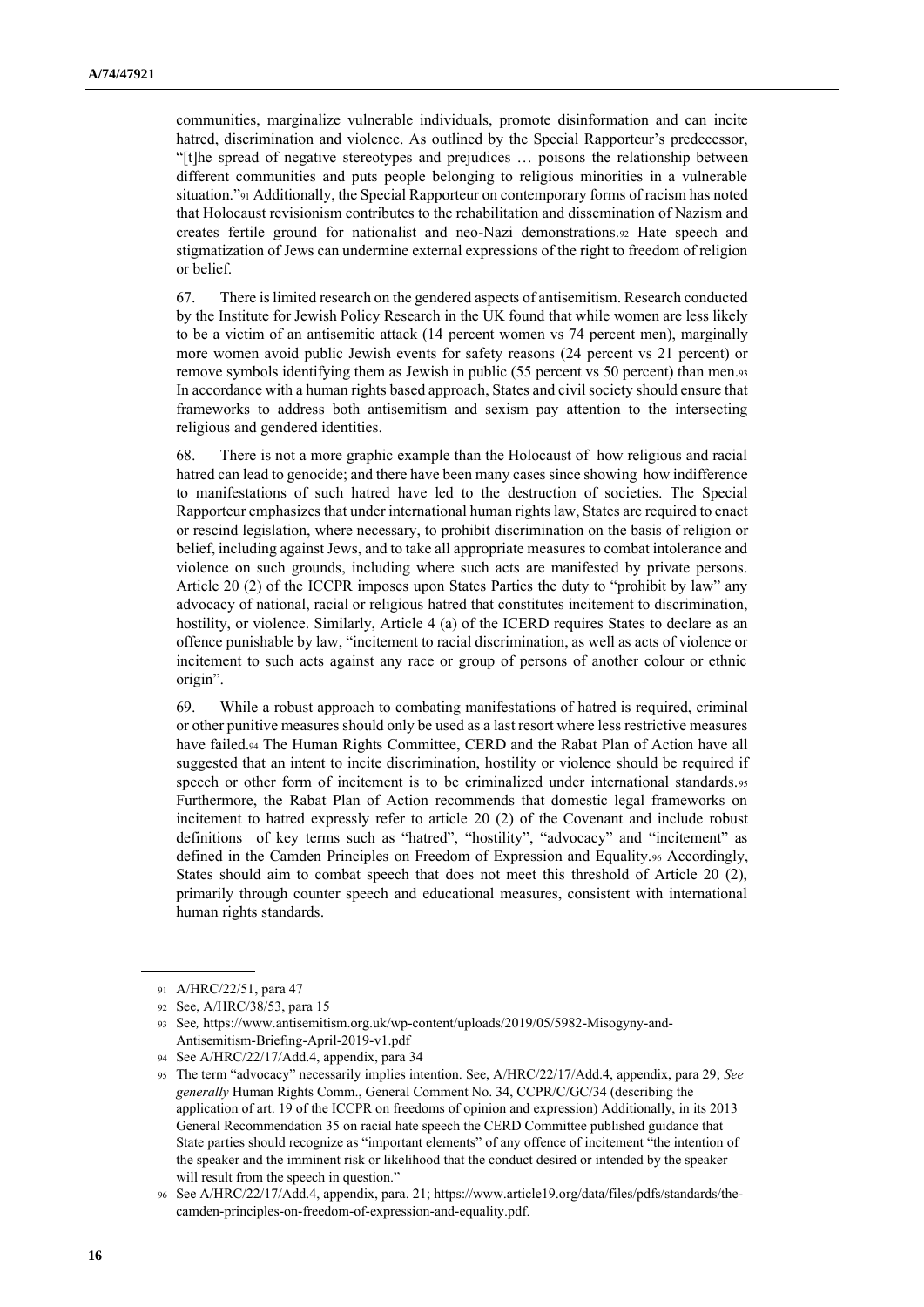70. The Special Rapporteur notes that both impunity for antisemitic hate crimes and suppression of speech that does not carry criminal intent can undermine the urgent efforts needed to combat antisemitism. He therefore underscores the importance of taking urgent action to address antisemitism and of doing so within a wider human rights framework. As the OSCE Ministerial Decision 10/7 of 30 October 2007 notes, while the specificities of different forms of intolerance must be acknowledged, it would be important to take a 'comprehensive approach and [address] cross-cutting issues in such fields as, inter alia, legislation, law enforcement, data collection and monitoring of hate crimes, education, media and constructive public discourse and the promotion of inter-cultural dialogue, in order to effectively combat all forms of discrimination.'<sup>97</sup>

71. Moreover, civil society actors engaged for this report stressed the importance of education and highlighted effective pedagogical methods; emphasizing that teaching about antisemitism should aim to engender empathy for victims of antisemitism and other forms discrimination/hatred while avoiding perpetuating victimhood of Jews and that some approaches to Holocaust education without fostering critical thinking, risked reinforcing a negative image of Jews. An empathetic approach, they note, foster positive attitudes toward diversity.

72. The Special Rapporteur also commends the UN Secretary-General's recognition that the threat of antisemitism requires the urgent and committed attention not just of all Member States, but of the United Nations itself.<sup>98</sup> In this regard, he notes the recent launch of the UN Strategy and Plan of Action on Hate Speech99. Soft law instruments and guidance documents developed under the auspices of the United Nations<sup>100</sup> can provide essential guidance for strategies to combat antisemitism and other forms of intolerance.

# **IV. Recommendations**

73. The Special Rapporteur urges States, civil society, the media and the United Nations to follow a human rights-based approach to combatting antisemitism. This includes implementing measures which foster the development of democratic societies that are resilient to extremist ideologies, including antisemitic propaganda, by fostering critical thinking, empathy, and human rights literacy among self-reflective citizens with the requisite proficiency and confidence to peacefully and collectively reject antisemitism and other forms of intolerance and discrimination. It also requires investments in education and training to enhance society-wide literacy about the different ways in which antisemitism manifests itself.

#### **A. States and political actors**

74. The primary responsibility for addressing acts of intolerance and discrimination rests with States, including their political representatives. As such states must also foster freedom of religion or belief and pluralism by promoting the ability of members of all religious communities to manifest their right to freedom of religion or belief, and to contribute openly, on an equal footing, to society.

75. Governments must also acknowledge that antisemitism poses a threat to stability and security, and that antisemitic incidents require prompt, unequivocal responses from leaders. Such responses should be based on the recognition that the commission of antisemitic hate crimes engages the obligation of the State under international human rights law to protect Jews against the violation of their fundamental rights. States must also invest in preventive security measures, compliant with international human rights law, to deter antisemitic hate crimes.

<sup>97</sup> https://www.osce.org/mc/29452?download=true

<sup>98</sup> [https://www.un.org/sg/en/content/sg/speeches/2017-01-27/secretary-generals-memory-victims](https://www.un.org/sg/en/content/sg/speeches/2017-01-27/secretary-generals-memory-victims-holocaust-remarks)[holocaust-remarks](https://www.un.org/sg/en/content/sg/speeches/2017-01-27/secretary-generals-memory-victims-holocaust-remarks)

<sup>99</sup> https://www.un.org/en/genocideprevention/documents/UN%20Strategy%20and%20Plan%20of%20 Action%20on%20Hate%20Speech%2018%20June%20SYNOPSIS.pdf

<sup>100</sup> See e.g. A/HRC/22/17/Add.4, appendix; A/HRC/40/58, annexes I and II; A/HRC/RES/16/18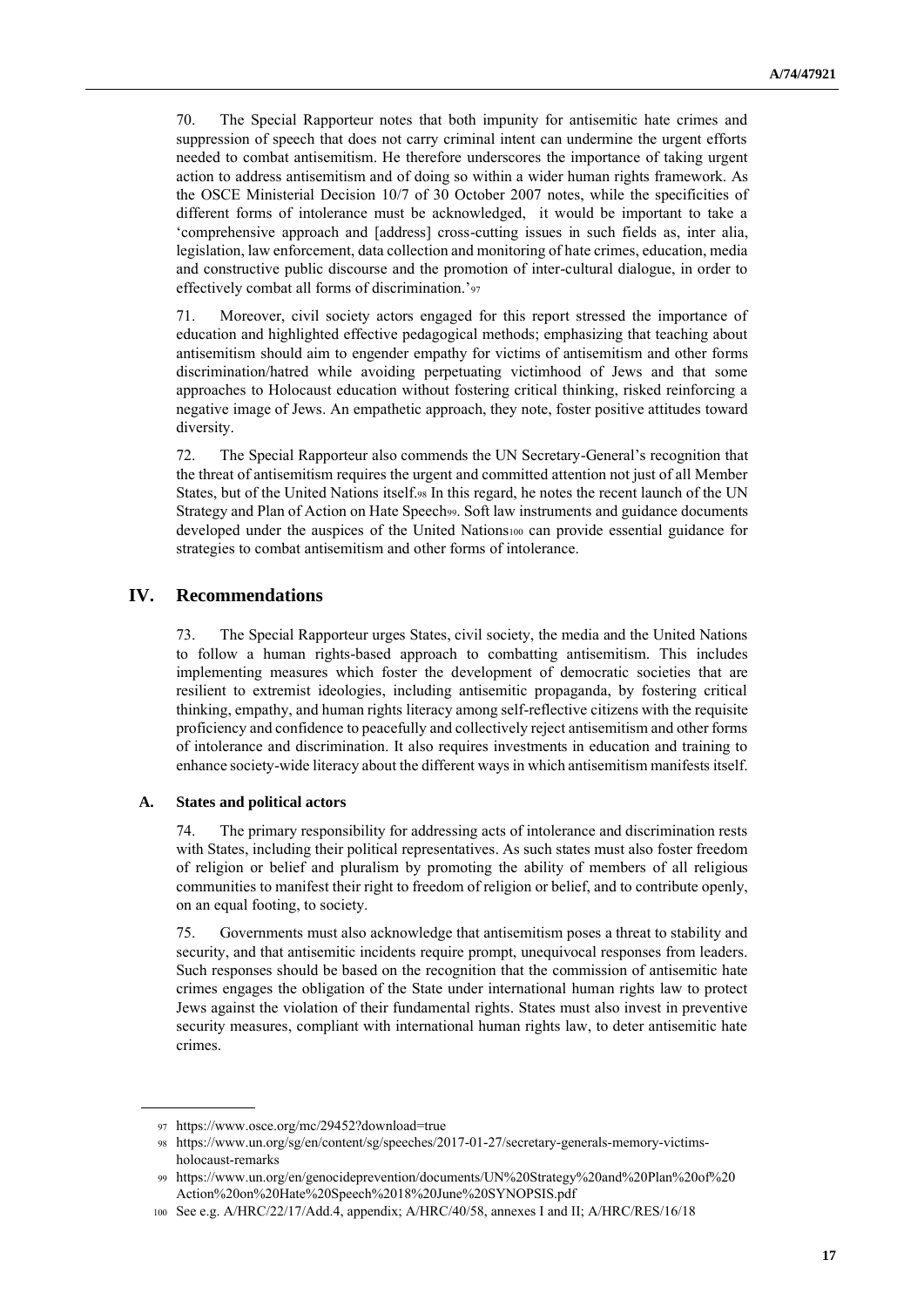76. States should enact and enforce hate crime legislation that recognizes antisemitism as a prohibited bias motivation and that is clear, concrete and easy to understand. States should impose systems, routines and training in place to ensure that relevant officials recognize antisemitic hate crimes and record them as such. While recalling that racist and religious intolerance, including antisemitism, are commonly expressed through coded expressions, it is recommended that a clear set of indicators for identifying bias motivation be employed in law enforcement. Because of coded expressions and the continuing reinvention of new forms of antisemitic speech and action, such indicators would not in themselves be allencompassing or prove that an incident was a hate crime. However, where an antisemitic crime is established in line with the criteria set out under international law, there must be recourse to remedy to victims of such hate crimes.

77. The Special Rapporteur recognises that the IHRA Working Definition of Antisemitism can offer valuable guidance for identifying antisemitism in its various forms, and therefore encourages States to adopt it for use in education, awareness-raising and for monitoring and responding to manifestations of antisemitism. The Special Rapporteur recommends its use as a critical non-legal, educational tool that should be applied in line with guidance provided by the Rabat Plan of Action, Human Rights Committee in General Comment 34, and the CERD in General Recommendation 35. In this regard, the Special Rapporteur notes that criticism of the Government of Israel is not per se antisemitic, as stated in the Working Definition, unless it is accompanied by manifestations of hatred towards Jews in general, or expressions that build on traditional antisemitic stereotypes.

78. States should establish data-collection systems to document information on antisemitic hate crimes. Collecting accurate, disaggregated data is essential for enabling policy makers and law-enforcement authorities to understand the scope of the problem, discern patterns, allocate resources and investigate cases more effectively. States should also work with Jewish communities and organizations to strengthen efforts to monitor, document and report on hate crimes and other acts motivated by antisemitism, and should consider appointing a senior official to oversee such efforts.

79. Accessible and confidential mechanisms that facilitate the reporting of antisemitic hate crimes should be established, and efforts to raise awareness within Jewish communities as to where and how to report incidents should be undertaken. Governments should hold consultations with Jewish communities and relevant victim support organizations to develop effective strategies in support of victims and they should work with national human rights institutions, academics, NGOs and international organizations to conduct surveys that help clarify the needs of victims of antisemitic attacks.

80. Political parties should adopt and enforce ethical guidelines in relation to the conduct of their representatives, particularly with respect to public speech. Party leaders must promptly, clearly and consistently reject manifestations of antisemitism within their parties and in the public discourse.

# **B. Civil society**

81. Civil society organizations should ensure that their actions do not contribute to antisemitic discourses and take a multi-stakeholder, multidisciplinary, human rights-based approach to combatting antisemitism. Academic experts and researchers can support governments by providing independent expert advice and insights on the prevalence and manifestations of antisemitism, as well as on effective ways to counter it. They can support the work of states to monitor and report on antisemitic hate crimes, and other expressions of antisemitic attitudes. The Special Rapporteur notes that the OSCE has designed a guide to spread the practice of civil society coalition building to address discrimination and build more peaceful and tolerant societies. <sup>101</sup>

82. Civil society organisations have a responsibility to ensure that their own practices do not contribute to antisemitic discourses. They can play an important role in raising awareness about the various ways in which antisemitism can be manifested and about the impact of prejudiced messages faced by Jews and Jewish communities on human rights and society at

<sup>101</sup> <https://www.osce.org/odihr/385017?download=true>